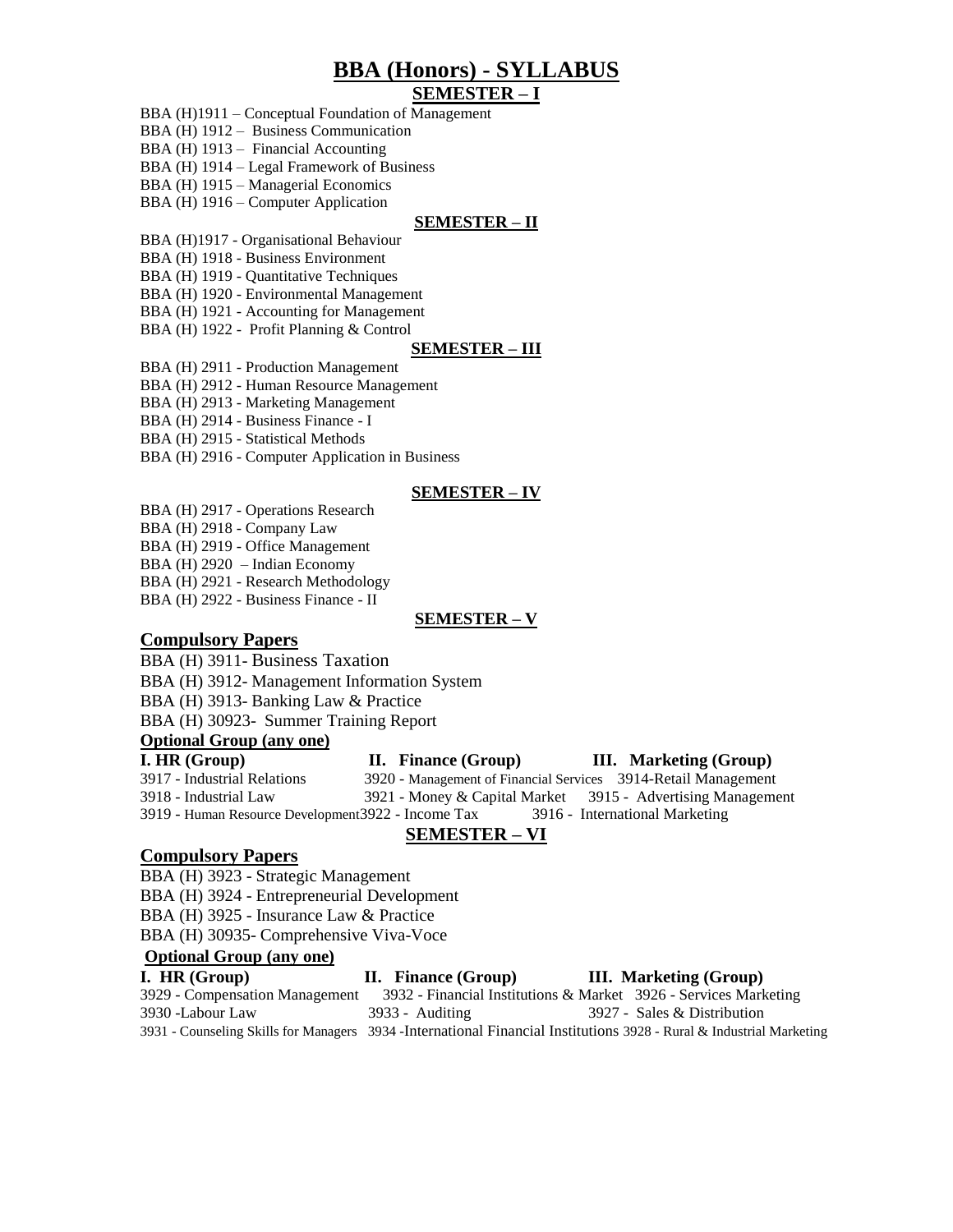# **SEMESTER – I**

## **1911 - CONCEPTUAL FOUNDATIONS OF MANAGEMENT**

#### **Unit 1 –**

Management – Characteristics of Management. Nature and Tasks of Manager. New look at the tasks of the CEO. Evolution of Management Thought and different approaches to management. Scientific and Operational Management. Behavioural Science, Systems and Contingency approaches.

## **Unit 2 –**

Planning & Decision Making – Nature and significance of Planning; the Planning Process; Types of Plans, Limitations of planning, making planning effective. Decision Making Process; Problem Solving techniques. Aids of Planning and Decision Making. Management By Objectives. Organising - The organizing process, need of an Organization Structure, Basis of organizing; departmentation; Line and Staff relationships; Delegation of Authority; Centralization, Decentralization, Span of Management; Committee System.

#### **Unit 3 –**

Leading – Mc.Gregor's Theory X and Y, Management Grid, Likert's Four Systems of Management

Control – Importance, Process and Types of Control; Limitations of Control; essentials of an effective Control system.

#### **Reference:**

Principles & Practice of Management – L. M. Prasad Management – Theory  $&$  Practice – C. B. Gupta

## **1912 - BUSINESS COMMUNICATION**

#### **Unit 1 –**

Meaning, Definition Nature & Scope of Communication, Types of Communication, Communication Barriers, Principles of Communication. Written Communication – Types of Letter, Letter lay-out, Essentials of effective letter writing, Need and functions of Business letters.

## **Unit 2 –**

Oral Communication – Types of oral communication, Barriers to oral communication, speech – Introduction & Characteristic of good speech. Mass Communication – Nature & Scope of Mass, functions and Media of mass communication. Role of Mass Media in India.

#### **Unit 3 –**

Report Writing – Reports its meaning, Importance and their selection in different business situations. Characteristic of a good report.

#### **Reference:**

Business Communication – Monopoly &Monipally Commercial Correspondence – Ghosh &Bhushan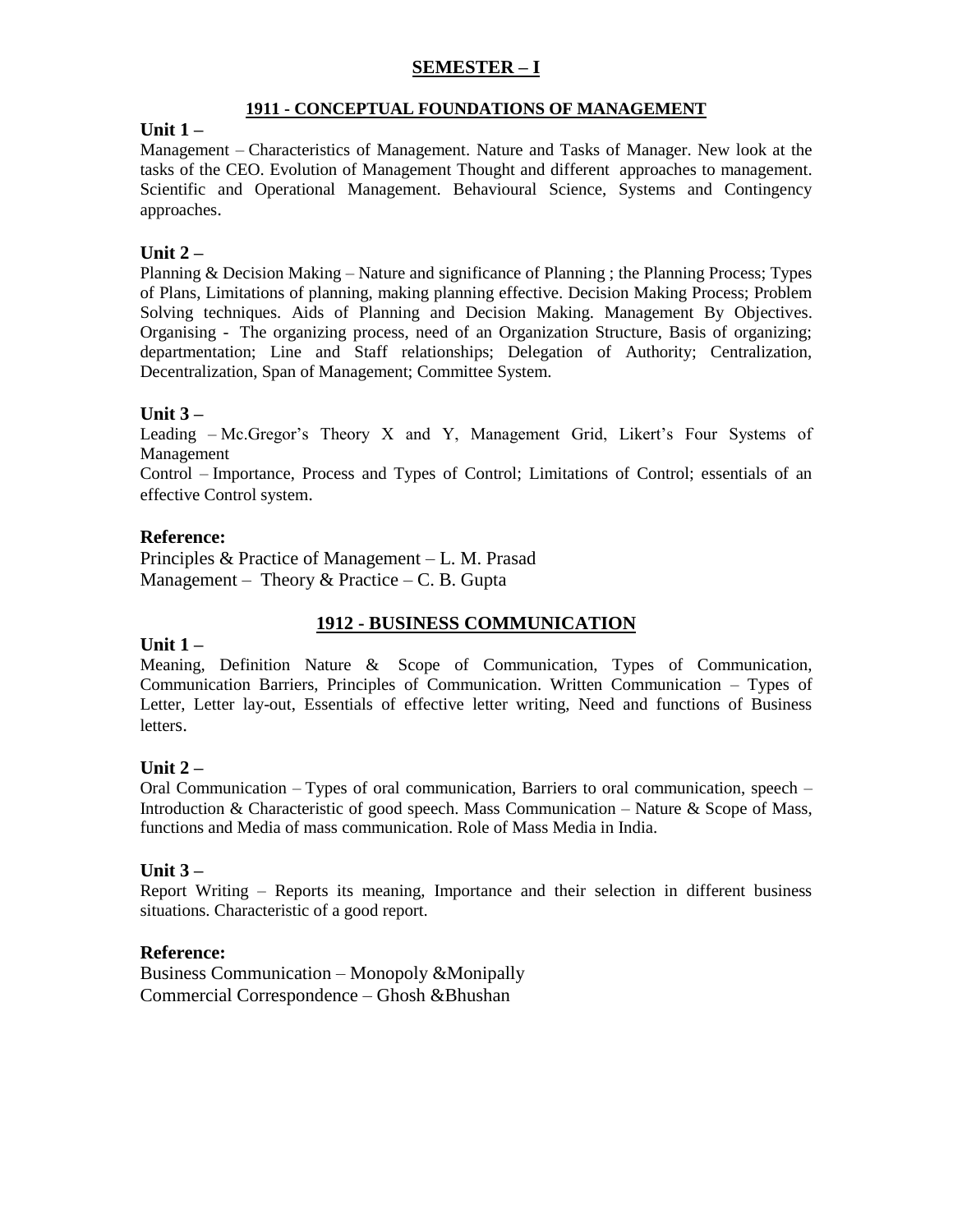# **1913 - FINANCIAL ACCOUNTING**

## **Unit 1 –**

Accounting- meaning, definition, objectives, scope, basic terms. Branches of accounting, uses & limitations of Accounting. Accounting Principles- Concepts & Conventions, types of accounts, Accounting uses, Accounting information, Accounting equation – Meaning of accounting equation, effects of transactions.

## **Unit 2 –**

Basic Accounting Procedure – Journal, rules of debit  $\&$  credit, method of journalizing, advantage, double entry system – its advantage. Ledger- meaning, utility, posting entries. Practical system of book keeping – Cashbook, types of cash book, single column, double column entries, Trial Balance - Objectives preparation, errors & rectification.

## **Unit 3 –**

Bank Reconciliation:- Meaning, causes of differences, need  $\&$  importance, preparation  $\&$ presentation of BRS. Depreciation – meaning, need for depreciation, straight line method and written - down method. Trading Account – Meaning, need  $\&$  preparation, Profit  $\&$  loss Account – meaning, need & preparation, Balance Sheet- Meaning, need & Preparation, Final Accounts with adjustment entries.

#### **Reference:**

Basics of Accounting – Jain &Narang Basic of Accounting – T. S. Grewal

#### **1914 - LEGAL FRAMEWORK OF BUSINESS**

#### **Unit 1 –**

What is Law, various sources of Law, significance of law, business law, impact of law on society & business, economic aspects of Constitution & its implications. Law of Contract – definition & nature of Contract, types of contract, offer & acceptance, consideration & capacity to contract, free consent, legality of object & consideration, contingent contract, quasi contract , discharge of contract, remedies for breach of contract, indemnity  $\&$  guarantee, pledge. Principal – agent relationship & rights & obligation of Principal & agent.

## **Unit 2 –**

Law of sale of goods – nature of contract of sale, conditions & warranties, Transfer of ownership, performance of contract of sale, rights of unpaid seller, Remedies for breach of contract, Auction sale, Law of negotiable instruments – nature of N. I., Promissory notes, BOE, Cheque, Parties of NI.

#### **Unit 3 –**

Holder & Holder in due course, liability & negotiation, Presentation of N.I., Dishonor of N.I., Discharge of liability, crossing of cheque. Banker & customer, Hundi, Miscellaneous provision. Law of Partnership- nature of Partnership, Registration of firms, kinds of partners. Relationship between partners, relation of partners with third parties, Partnership deed, Rights of partners, obligations of partner, Reconstitution of firms, dissolution of firms**.** 

#### **Reference:**

Mercantile Law – M. C. Kuchhal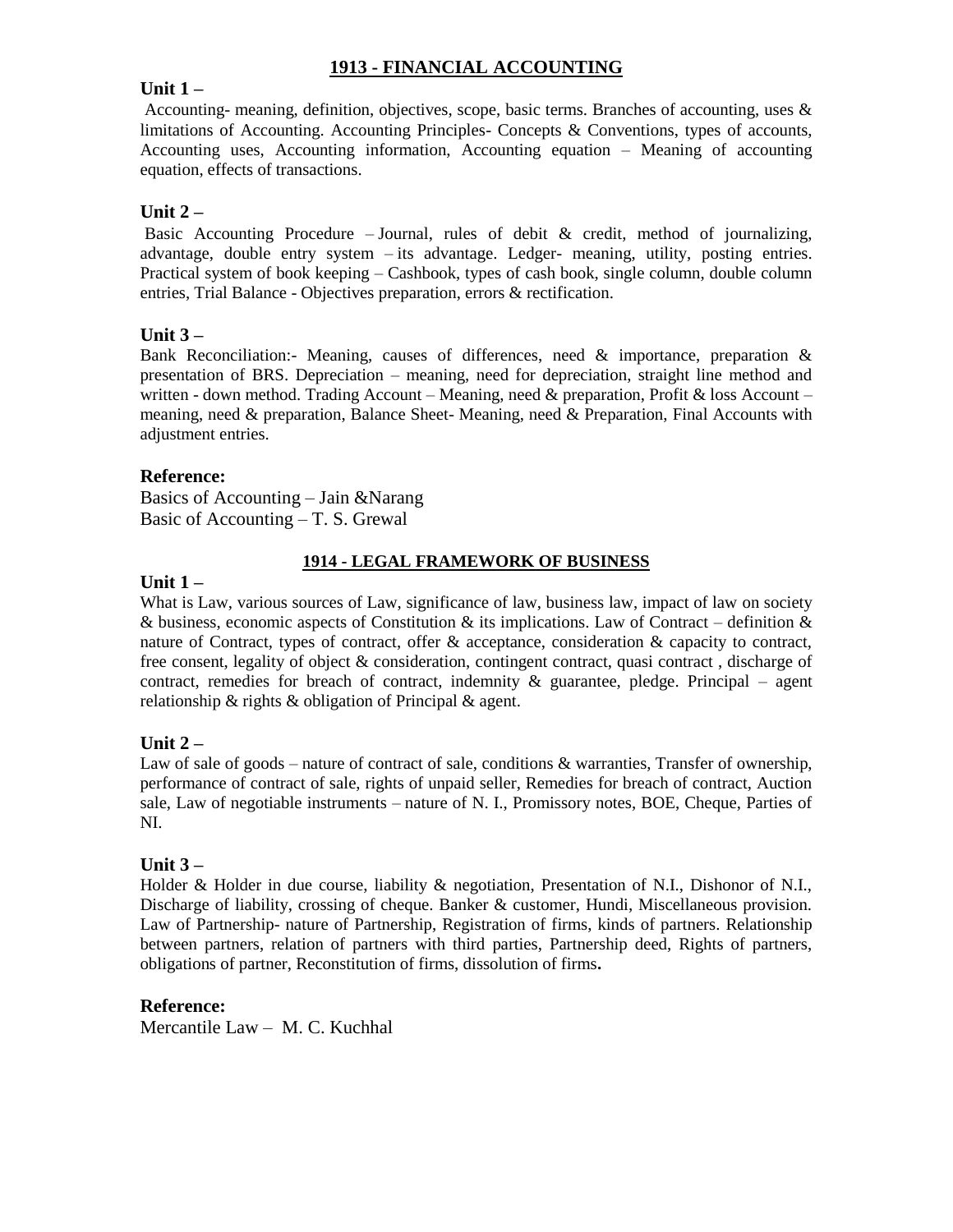## **1915 - MANAGERIAL ECONOMICS**

## **Unit 1 –**

 $M.E. - Meaning, Nature, Scope, relationship with other sciences & its Significance, Economics$ applied to Business Decisions, Theory of firm & industry Demand Analysis – Law of demand, determinants of demand, demand curve, consumer surplus, Elasticity of demand & Demand forecasting.

# **Unit 2 –**

Business Cycles: Nature and phases of a business cycle: Theories of business cyclespsychological, profit, monetary, innovation, cobweb, Samuelson and Hicks theories. Inflation: Definition, characteristics and types; Inflation in terms of demand-pull and cost- push factors; Effects of inflation.

## **Unit 3 –**

Price output decisions, classification of markets. Structures and their making features, Pricing under Perfect Competition and Monopoly. Profit Planning  $&$  Management – Types of Profit, some concepts related to profit, factors determining, profit in short & long term. Dynamics of surplus, Theory & residual claimant theory of Profit.

## **Reference:**

Managerial Economics – D. N. Dwivedi Managerial Economics – Varshney&Varshney

## **1916 - COMPUTER APPLICATION**

#### **Unit 1 –**

Introduction – Defining Computers, features, History, Generations, Components, classification of computers, input-output devices, Types of computer memory, introduction to computers, Hardware and Software. Introduction to HTML – Applying Bold, Italic, underline, Strikethrough, overlie, marquee, images, Hyperlinks, Textbooks, Buttons, Checkboxes, Radio Buttons, ordered and Unordered List, Tables, FRAMESET, LEGEND. Operating System – Meaning, functions, dikes operating system bandits commands & elementary idea of the operating system.

## **Unit 2-**

Introduction to Boolean Algebra: AND, OR NOT, NAND gates, Half – Adder, Full – Adder, Kannaugh Maps, Simplification. Introduction to computer network – Concepts of Networking, Advantages, classification of NETWORKS – LAN, MAN, WAN, VWAN, Usenet, Telnet. Concept of Green P.C.Concept of Screen Saver, Ergonomics, Nazis Schiedermannn Diagram, Decision Trees, Decision Tables, HIPO, VROC, IPO, Data Dictionary Menu design, MIS, Anthony's classification, DSS, Software documentation.

## **Unit 3 –**

WINDOWS introduction, utilities, shortcuts, working with word pad, MS Paint, MS Word, MS Excel

Internet – What is internet, History, Importance, equipment, needed, www-meaning, procedure for E-mail, Transfer files to Computer

## **Reference:**

Fundamental of Computers – Rajaraman Computes Today – B. Sandra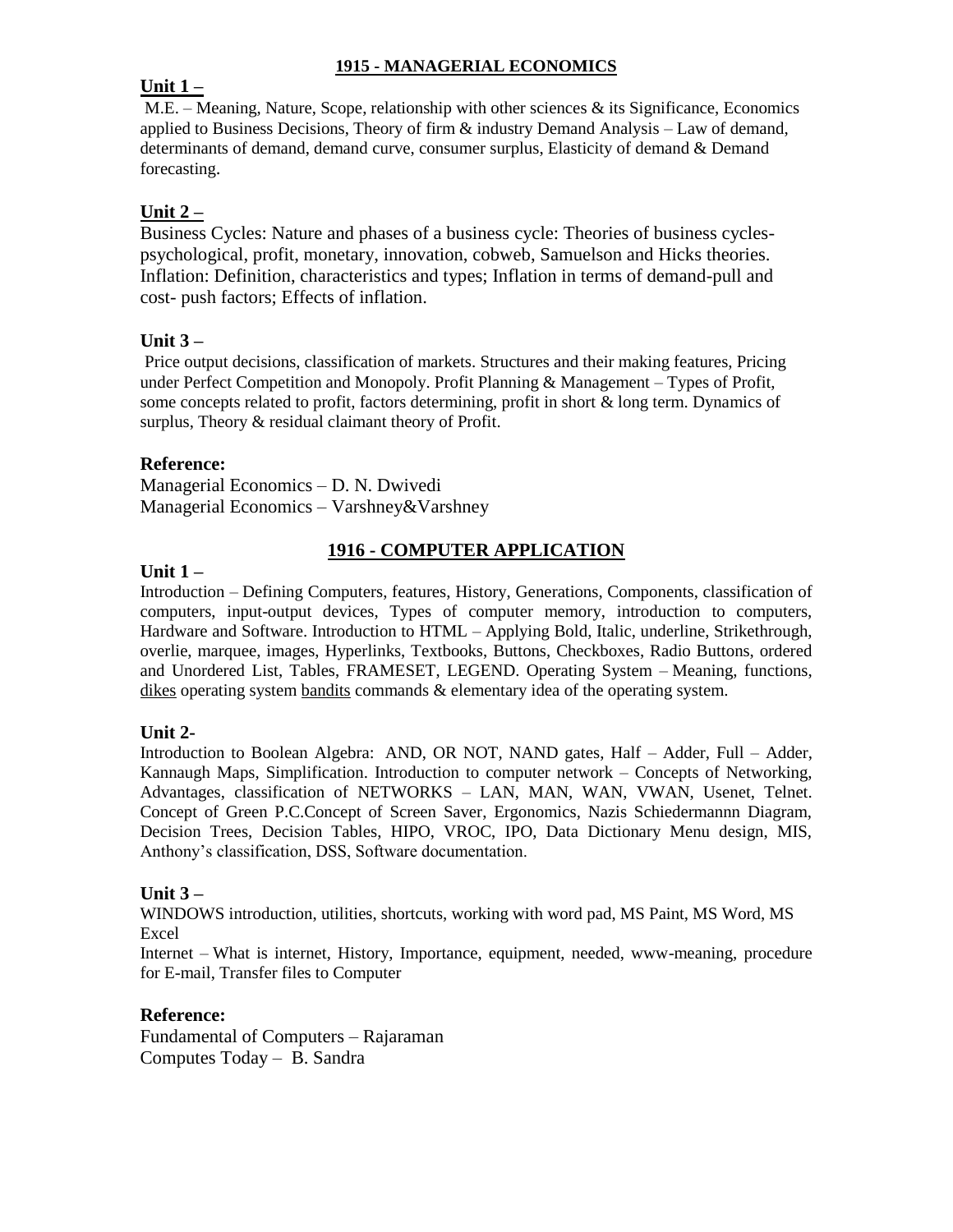## **SEMESTER - II BBA (H) 1917 - ORGANISATIONAL BEHAVIOUR**

#### **UNIT 1**

Organisational Behaviour – Concept and its Emergence, Importance of OB, HR Movement and Hawthorne Studies. Perception – Nature, Process & Application. Social perception and its application. Learning – Types of Learned Behaviour, Elements & Processes; Theories: Connectionist and Behaviorist Theories.

#### **UNIT II**

Values **–** Definition and Types. Attitudes – Concept, Opinion & Beliefs. Function of Attitude. Theories of Attitude Formation, Balance Theory, Congruity Theory, Cognitive Dissonance Theory.Personality – Determinants, Development of Personality, Trait Approaches, Erik-Erikson's Theory of Development of Personality. Personality Characteristics. Stress – Meaning ,Causes, Effect and Coping Strategies.

#### **UNIT III**

Motivation – Heirarchy of Needs Theory, Motivation-Hygiene Theory, Equity Theory, Hackman & Oldham Theory and Reinforcement Theory

#### **Reference:**

Business Organization and Management by Bhushan Y.K. Business Organization by Gupta C.B Organizational Behaviour by L.M. Prasad

## **BBA (H) 1918 - BUSINESS ENVIRONMENT**

**UNIT-I -** Theoretical Framework of Business Environment: Concept, significance and nature of business environment; Elements of environment —internal and external; Changing dimensions of business environment; Techniques of environmental scanning and monitoring.

Economic Environment of Business: Significance and elements of economic environment; Economic systems and business environment; Economic planning in India; Government policies -industrial policy, fiscal policy, monetary policy, EXIM policy; Public Sector and economic development; Development banks and relevance to Indian business; Economic reforms, liberalization and structural adjustment programmes.

**UNIT-II -** Political and Legal Environment of Business: Critical elements of political environment; Government and business; Changing dimensions of legal environment in India and licensing policy; Socio-Cultural Environment: Critical elements of socio-cultural environment; Social institutions and systems; Social values and attitudes; Social groups; Middle class; Dualism in Indian society and problems of uneven income distribution; Emerging rural sector in India; Indian business system; Social responsibility of business; Consumerism in India.

**UNIT-III -** International and Technological Environment: Multinational corporations; Foreign collaborations and Indian business; Non-resident Indians and corporate sector; International economic institutions - WTO, World Bank, IMF and their importance to India; Foreign trade policies; Impact of Rupee devaluation; Technological environment in India; Policy on research and development; Patent laws; Technology transfer. Cross National Cooperation & Agreements SAARC etc.

**References: Cherunillam Francis,** Business Environment,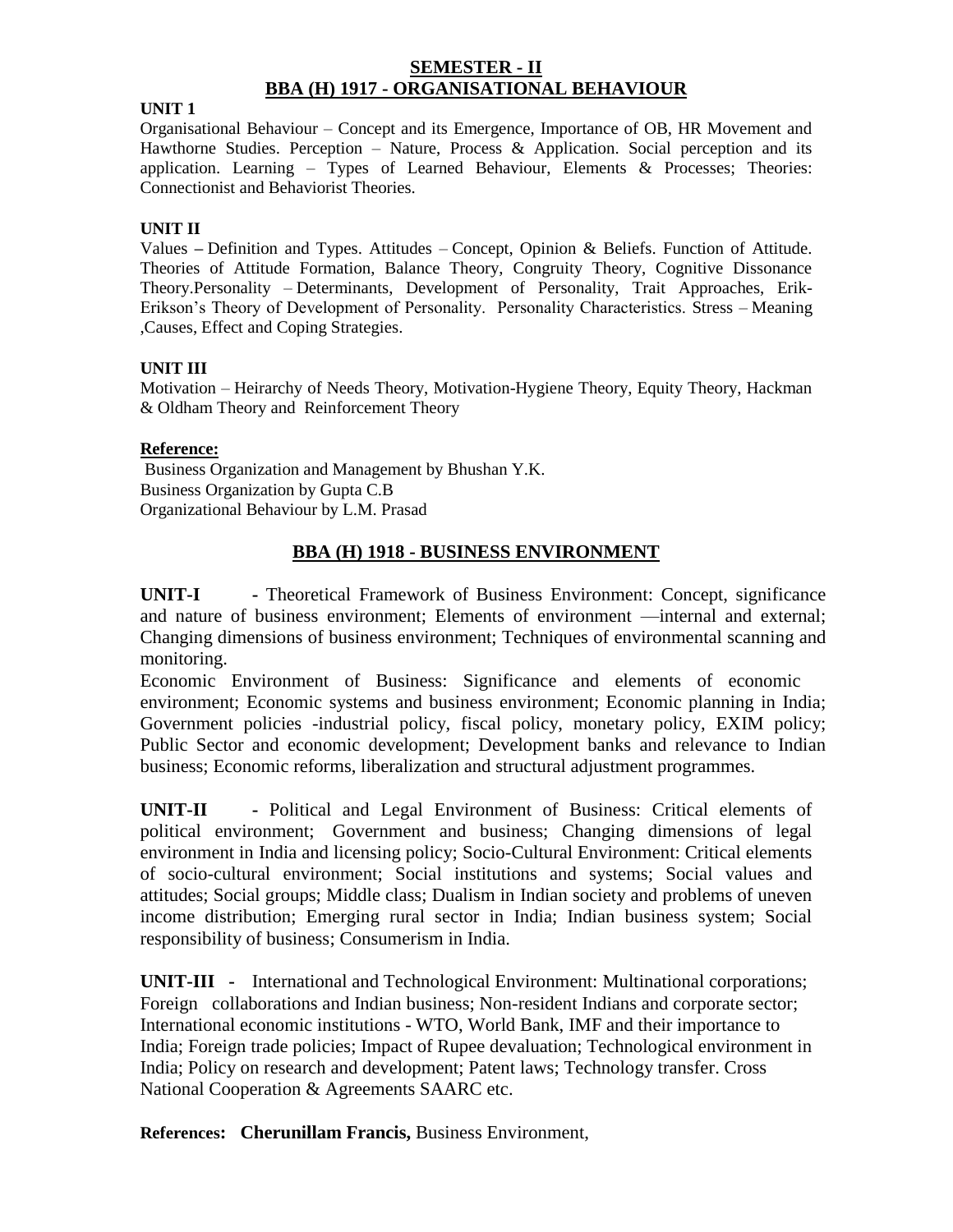# **BBA (H) 1919 - QUANTITATIVE TECHNIQUES**

## **Unit 1**

Business Arithmetic – Profit & Loss, Average, Partnership, Time & work, Ratio&Proportion, percentages, time & distance, Simple and Compound Interest.Types of Annuities.

# **Unit 2**

Measurement of central tendency, Arithmetic Mean, Geometric Mean, Harmonic Mean, Median and Mode, Relationship between mean, median and mode, Merits and Demerits of Mean, Median and Mode. Partition Values – Quartiles, Deciles and percentiles. Measures of dispersion – Range, Quartile Deviation, Mean Deviation, Standard Deviation, Variance and coefficient of variation.

# **Unit 3**

Theory of Indices, Linear equation, Quadratic equation, Arithmetic Progression, Geometric Progression. Matrices – Types, Determinant, Adjoint& inverse of square metrics, System of linear equations. Permutation and Combination. Probability – Problems based on addition and multiplication theorems.

## **Reference:**

Business Mathematics by B.M. Agarwal. Problems & Solution in Business Mathematics by B.M. Agarwal

# **BBA (H) 1920 - ENVIRONMENTAL MANAGEMENT**

## **Unit 1**

Renewable & Non Renewable Resources – Use & over utilization, Deforestation and its effects on forest & tibia people, Water Resources:- Use & over utilization of surface & ground water, flood, drought dams, benefits & problem, Mineral Resources:- Use & explanation, Food Resources:- World food problem, change causes by agriculture & over grazing effects of modern agriculture fertilizer, pesticide problem, change caused by Agriculture & over gazing effects of modern Agriculture fertilizers, pesticide problem. Energy Resources:- Growing energy needs use Alternate energy source, Land Resource:- Land as resource, land degradation, landside, soil erosion & desertification. Ecosystem:- concepts, function, structure, food chain, food webs, in following ecosystem, Forest Ecosystem, Grass land, Desert Land, Aquatic land.

# **Unit 2**

Biodiversity  $\&$  its Conservation:- Introduction, definition genetic species  $\&$  ecosystem diversity, biodiversity it global, national & local levels, India as a mega diversity nation, threats to Biodiversity, Conservation of Biodiversity, Environmental pollution :- Definition , Causes, effect & control measure of Air pollution, Water, soil & marine, noise, thermal, nuclear hazards, Role of and Individual in prevention of pollution, Disaster management, Flood Earthquake land, Slide, Cyclone.

## **Unit 3**

Social Issues in Environment:- From unstable to sustainable Development urban Problem related to energy, Resettlement & Rehabilitation of people, Environmental ethics , Consumerism, Environment Protection Act, Climate change, global warming, acid rain, ozone-layer depletion & nuclear accidents, Air Act, Waters Act, wild life protection Act, Issues involved in enforcement of environmental legislation for public Awareness, Human population & Environmental:- Population growth, variations among national, population explosion- family welfare program, Environmental & Human health, Human Right, HIV/AIDS women's & child welfare, Role of Information Technology in environment.

## **Reference:**

Environment Management by N.K. Oberai Ecology, Environment & Development by K.L. Narsimha Murthy Air Pollution – Causes & Effective Control by R.K. Arora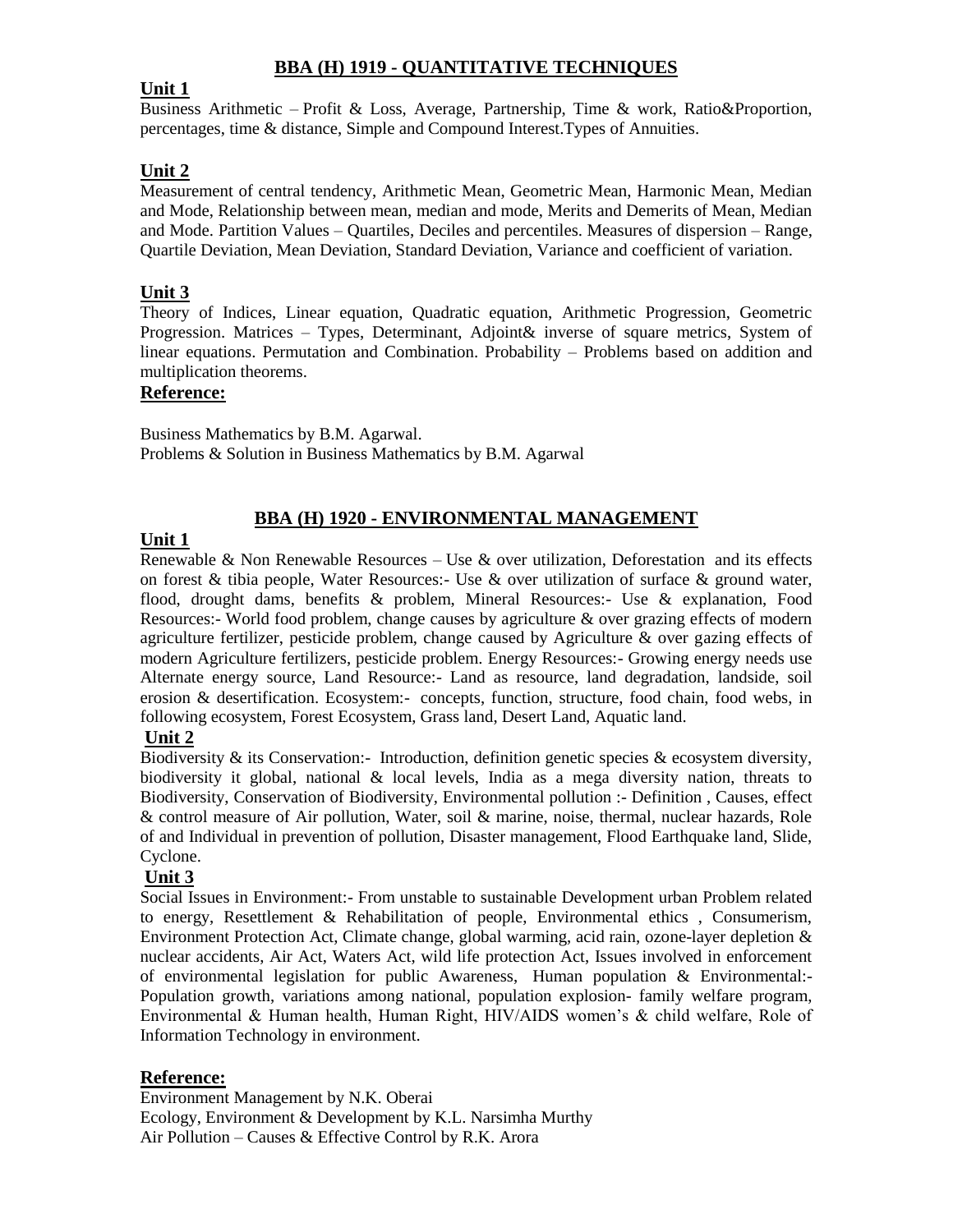# **BBA (H) 1921 - ACCOUNTING FOR MANAGEMENT**

## **Unit 1**

Management Accounting – Meaning, need and characteristics of Management accounting. Scope and Functions of Management accounting, Distinction between Management Accounting and Financial Accounting, Tools and Techniques of Management Accounting.

# **Unit 2**

Cost Concept - Elements of Cost – Direct and Indirect Cost. Types of Overheads. Standard Costing – Meaning and need of Standard Costing, Steps involved in Standard Costing, Standard Cost Vs Estimated cost, Establishing a system of Standard Costing, Variance Analysis, Classification of Variances, Introduction of direct material Variances and direct labor Variances.

## **Unit 3**

Statement of Changes in Financial Position- Basic Understanding of Cash Flow and Funds Flow Statements. Ratio Analysis- Types of Ratios- Liquidity, Solvency, Activity Turnover and Profitability ratios.

#### **Reference:**

Management Accounting by S.N. Maheshwari Management Accounting by Grewal &Ramanathan

# **BBA (H) 1922 - PROFIT PLANNING & CONTROL**

#### **Unit 1**

Profit Management – Meaning, nature and concept, Kinds of profit theories of profit. Dynamic Surplus theory of profit, Risk and uncertainly theory, Monopoly theory Accounting profit and economic profit, role of profit, Profit policy, Profit limitation factor to set profit Standard.

## **Unit 2**

Marginal Costing – Concept of Marginal Costing, Scope and Characteristic of Marginal Costing, Assumptions and Limitations of Marginal Costing, Marginal Costing Vs Absorption costing, Contribution, Marginal Cost equations, Profit-Volume ratio, Cost Volume Profit (CVP) analysis, determination of Break even point, BEP Chart & BEP Graph, Margin of safety, Angle of Incidence, Assumptions & Limitations of Break even point.

Budgeting: Meaning and Types of Budgets, Characteristics of Budgeting, Objectives of Budgetary Control, Budgeting Vs Forecasting, Limitations of Budgetary Control.

## **Unit 3**

Inventory Management, nature & concept of inventory control, Objective of inventory, objectives of inventory control barriers. Importance of Inventory control, factors affecting inventory control policy, Limitations. Reporting to management Reporting needs of different Management levels. Types of Reports, General Principles of Reporting, Report to the Board of Directors, Report to Top Management, Report to top divisional Management. Preparation of Reports, Reports to junior management level, use of Reports by management.

## **Reference:**

Managerial Economics by P.L. Mehta Financial Accounting and Management by R.K. Sharma & Shashi Kumar Gupta Management Accounting by S.N. Maheshwari.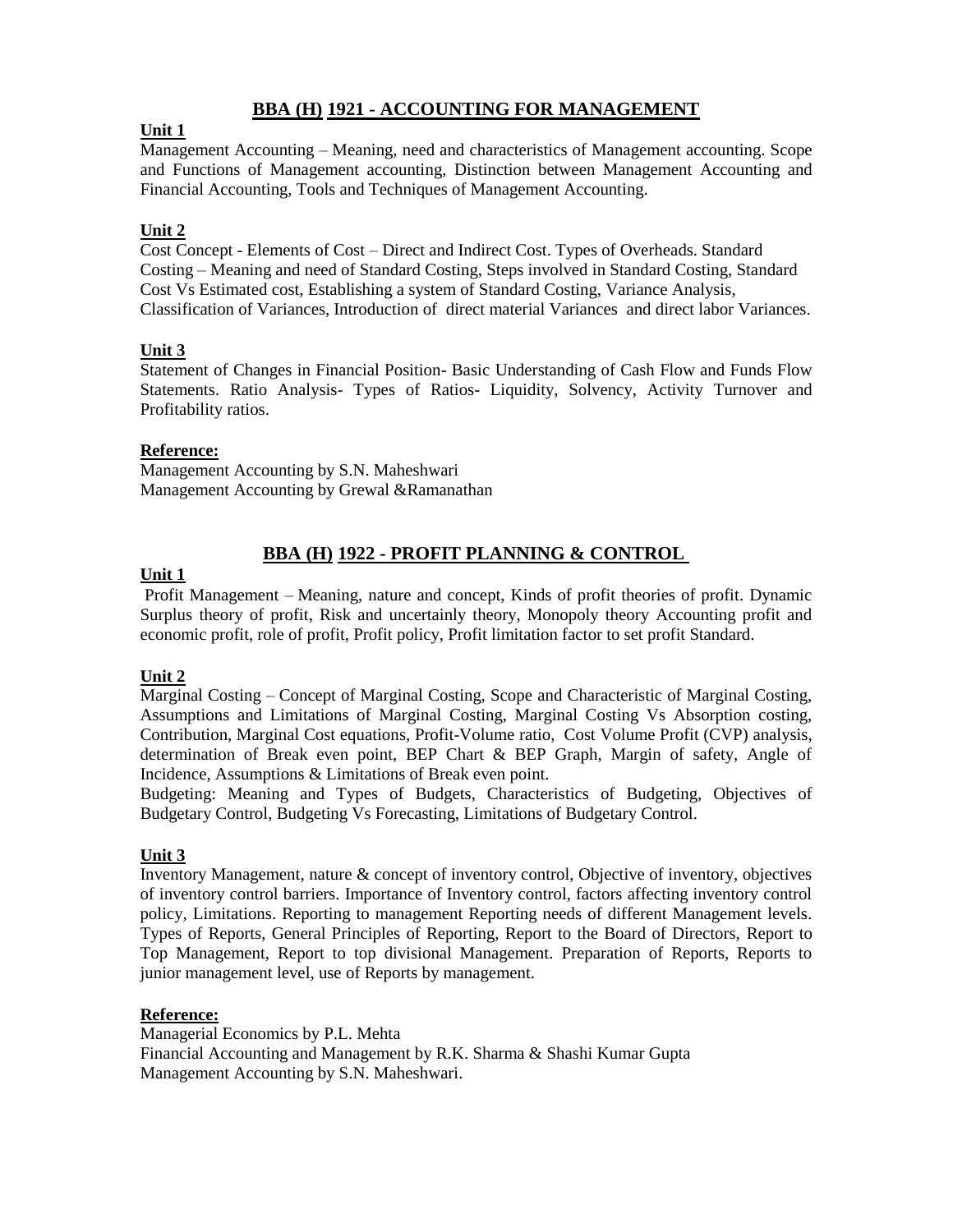# **SEMESTER - III**

# **2911 - PRODUCTION METHODS**

## **Unit 1 –**

Production Management – Meaning, function, Historical development, classification of goods  $\&$ services, concept of Production system, Responsibilities of Production manager, Production Planning – Introduction, levels of production planning. Objectives of production Planning, Production Control –Necessity, Objectives, Relation between Production Planning and control.

## **Unit 2 –**

Manufacturing System – Introduction of manufacturing system, Intermittent manufacturing system – Job & Batch production system, Continuous manufacturing System – Mass Process, Production system, Plant Location – meaning & definition, Objectives, Factors affecting, plant location, location analysis, Plant layout – Meaning, Objectives, features, Types of Plant layout, Production Process.

## **Unit 3 –**

Work Study – Meaning, Technique of method study, Process charts, work sampling, Sampling Plans, Routing & scheduling. Quality control & inspection, Inspection, Acceptance Sampling, Producer's & Consumer's Risk, Statistical Quality Control, Control Charts.

#### **Reference:**

Production and Operation Management – Cherry & Cherry Production Management – C. B. Gupta Production and Operation Management – Sharma and Agarwal

# **2912 - HUMAN RESOURCE MANAGEMENT**

## **Unit 1 –**

Concept and perspective of HRM, HRM in changing Environment, Role of HR Executives in Indian Organizations, Functions of HRM, Manpower Planning, Job Analysis, Job deceptions, Job specification.

## **Unit 2 –**

Manpower search – Recruitment methods, selection process, Induction  $\&$  socialization, placement, promotion. Manpower training and development, training techniques, training evaluation.

Performance appraisal – Concept and various methods.

## **Unit 3 –**

Job evaluation, wage and salary administration, methods of wage payment, Fringe benefits, incentives. Job satisfaction, team building. Employee welfare & productivity.

## **Reference:**

Personnel Management – Tripathi P. C. Industrial Relations – Tripathi P. C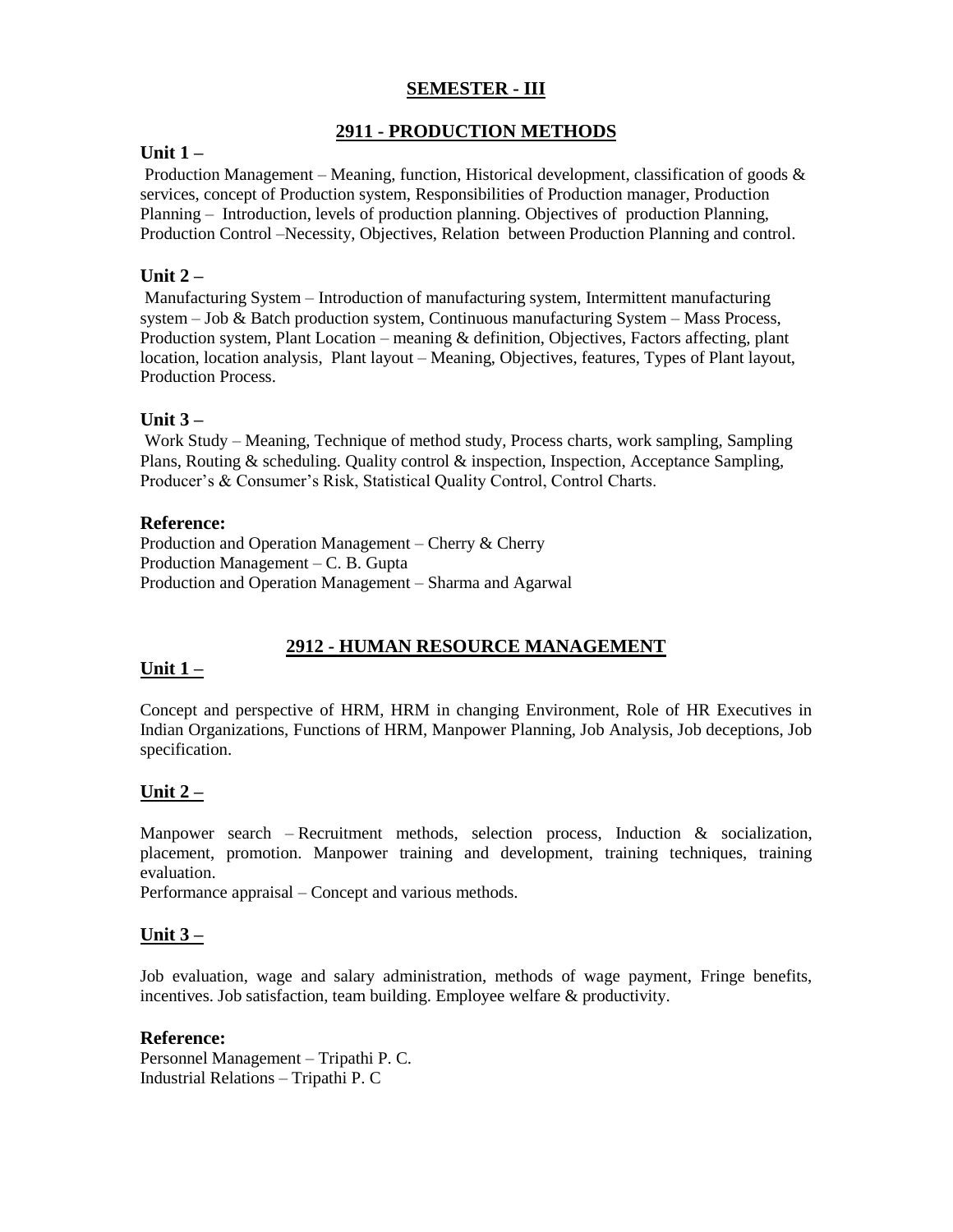# **2913 - MARKETING MANAGEMENT**

# **UNIT I**

**Introduction to Marketing:** Nature Scope & Importance of Marketing, Marketer's Orientation Towards the Market place. **Buying Behaviour -** Factors Influencing Consumer Behavior, Consumer Buying Decision Process, **Marketing Information System and Marketing Research Process**- An overview

# **UNIT II**

**Target Marketing:** Market Segmentation, Targeting and Positioning. **Product Decisions** – Product Mix Decisions, Product Life Cycle, New Product Development. **Pricing -** Setting the price, adapting the price. Price discrimination.

## **UNIT III**

**Channel Decisions** – Types of Marketing Intermediaries, Reasons for using Intermediaries, Marketing Channel functions, Channel Design Decisions, Channel Management Decisions & Channel conflict. **Promotion Decision** - Promotion Mix: Advertising, Sales Promotion, Publicity and Personal Selling

#### **References**

1. Kotler Philip, Marketing Management: Analysis, Planning, Implementation and Control, New Delhi, PHI, millennium Ed.

2. Ramaswamy, VS and Namakumari, S. Marketing Management: Planning, Control, New Delhi, Macmillan, 1990.

# **2914 - BUSINESS FINANCE – I**

**Unit 1 –** Introduction of Business Finance:- Evolution of Business Finance. Scope of Finance, Finance functions. Financial Manager's role. Financial Goal : Profit versus wealth, Conflict of Goals, Management Versus owners. Financial Goal and Firms Objectives. Sources of Finance – Ordinary Shares. Rights Issue of Equity Shares, Debentures, Preference Shares, Terms Loans. Important Features, advantages and Limitations of various type of sources of fund. Retained earnings as an internal source of fund.

**Unit 2 -** Capital structure and Leverage – Meaning of Capital structure, Features of an appropriate Capital Structures. Capital Structure Theories. Meaning of Financial Leverage, Measures of financial Leverage, Financial leverage and shareholders Return, Operating Leverage – concept and Implications. Combining financial and Operating leverage. Venture capital financing – Meaning and significance of venture capital. Development of Venture capital in India. Venture Capital Investment Process. Methods of Venture capital Financing disinvestment Mechanism, fiscal Incentives. Future Prospects of Venture Financing.

**Unit 3 –**Cost of Capital – Meaning and Significance of cost of capital. The cost of capital and opportunity cost concept. Determining component cost of capital – cost of equity, Cost of preference shares and cost of Debt. Weighted Average Cost of Capital (WACC). Flotation Cost, Cost of Capital and Investment Analysis.

## **Reference:**

Financial Management – I. M. Pandey Financial Management – M. Y. Khan Financial Management – Prasanna Chandra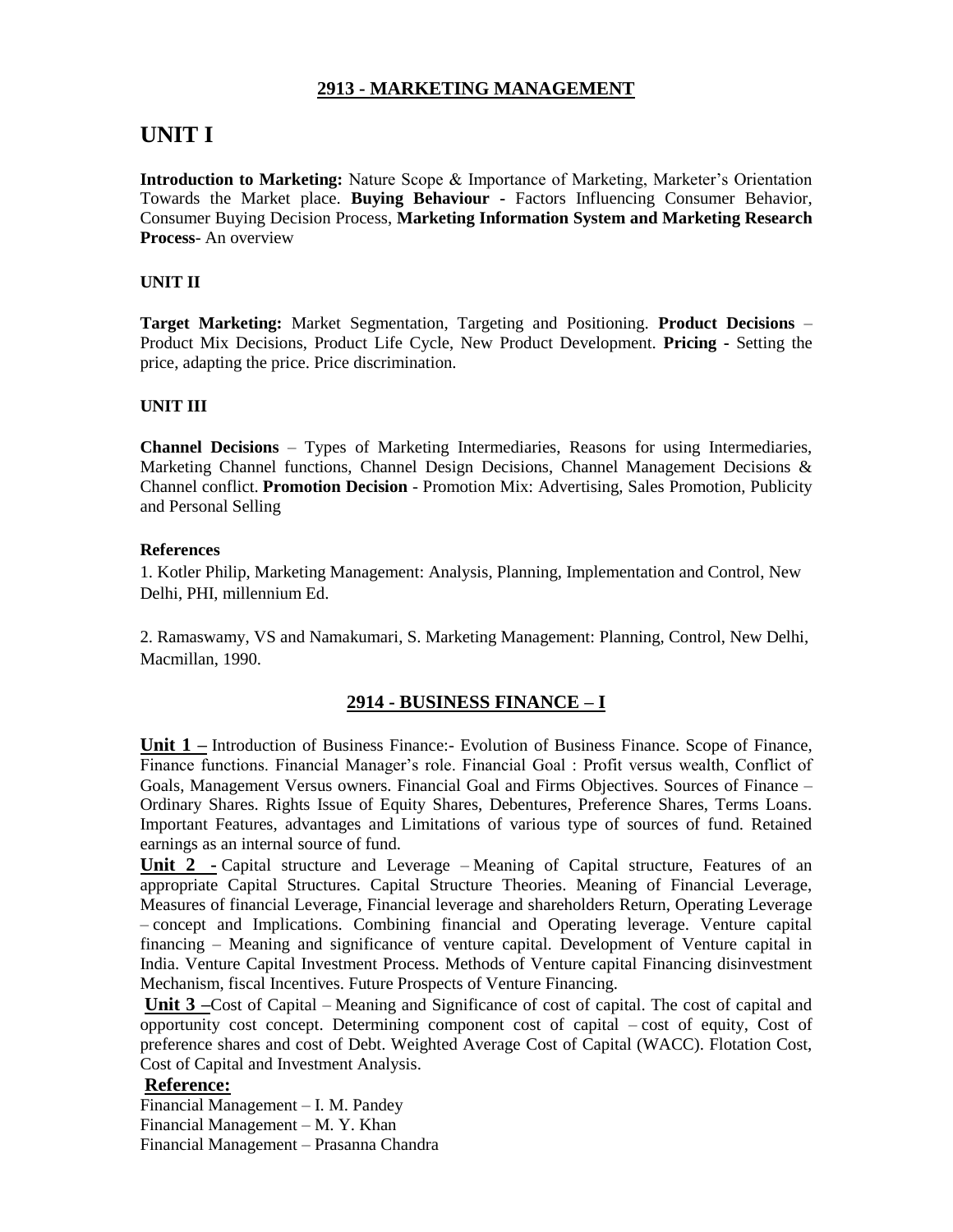# **2915 - STATISTICAL METHODS**

# **Unit 1 –**

Introduction to Statistics – Origin, meaning and purpose of statistics. Scope and limitations of statistics. Science or Art and distrust of statistics. Collection and presentation of data. Sources and methods of data collection. Principles of data classification. Tabulation of data. Correlation and Regression Analysis: Introduction to Correlation and Regression. Simple linear regression model and coefficients of regression. Correlation Analysis – Significance and types of correlation, Correlation analysis – Scatter, diagram Karl-Pearson's coefficients, Rank correlation and method of least squares, standard Error of estimates.

## **Unit 2 –**

Time series Analysis – Introduction, Utility of time series analysis, Components and analysis of time series. Measuring Trends of time series, semi-average, moving averages and method of least squares. Index numbers their characteristics and utility. Methods of constructing Index numbers, problems in construction of Index Number, Limitations of Index numbers**.** 

## **Unit 3 –**

Sampling Theory – Introduction to sampling, purpose, principles and method of sampling. Types of sampling, sample size, sampling and Non-Sampling errors, Central limit theorem. Theory of Estimation &Tests of Hypothesis–Large Sample Test, Z Test, Small sample Test – Student's - t Test, Chi Square Test.

## **Reference:**

Business Statistics – S. P. Gupta & M. P. Gupta Statistical Methods – S. P. Gupta & M. P. Gupta Statistic for Management – Jit, Chandan Das

## **2916 - COMPUTER APPLICATION IN BUSINESS**

## **Unit 1 –**

Data Representation – Binary Number system conversion of binary to decimal and vice-versa, bindery Arithmatic, Introduction to Boolean Algebra, Computer Codes, BCD, ACII, DBCDIC Unicode, Parity codes, Evolutionary Software Process Models. The Incremenatal Model and spiral model, Problem Analysis – Algorithm desighn, Advantages  $\&$  disadvantages of algorithms, flowcharts, symbols used in flowcharts, coding and testing. Software testing techniques – white – Box testing, Basis, Path testing, Cyclamate complexity; Control structure setting's.

## **Unit 2 –**

Programming languages – Introduction, machine language, assembly language, High level language. Language translators – Compilers assemblers, interpreters editors, Programming in  $C^{++}$ Measures Metrics and indicators in Software Engineering. User interface Design in Software Engineering.

## **Unit 3 –**

Introduction to MS Word. Creation of Simple document, editing text working with table and graphic. Formatting document use of tools like spell-check, hyphenation, mail-merge printing of document, envelopes and labels. Introduction of MS Excel, meaning of workbook opening of excel sheet and workbooks. Formulating and printing Workbooks/sheets. Formulas and functions, graphs and chart Introduction to Power Point.

## **Reference:**

Computer Today – B Sandra Software Engineering – Lan Somerville Fundamentals of Computers – Raja Raman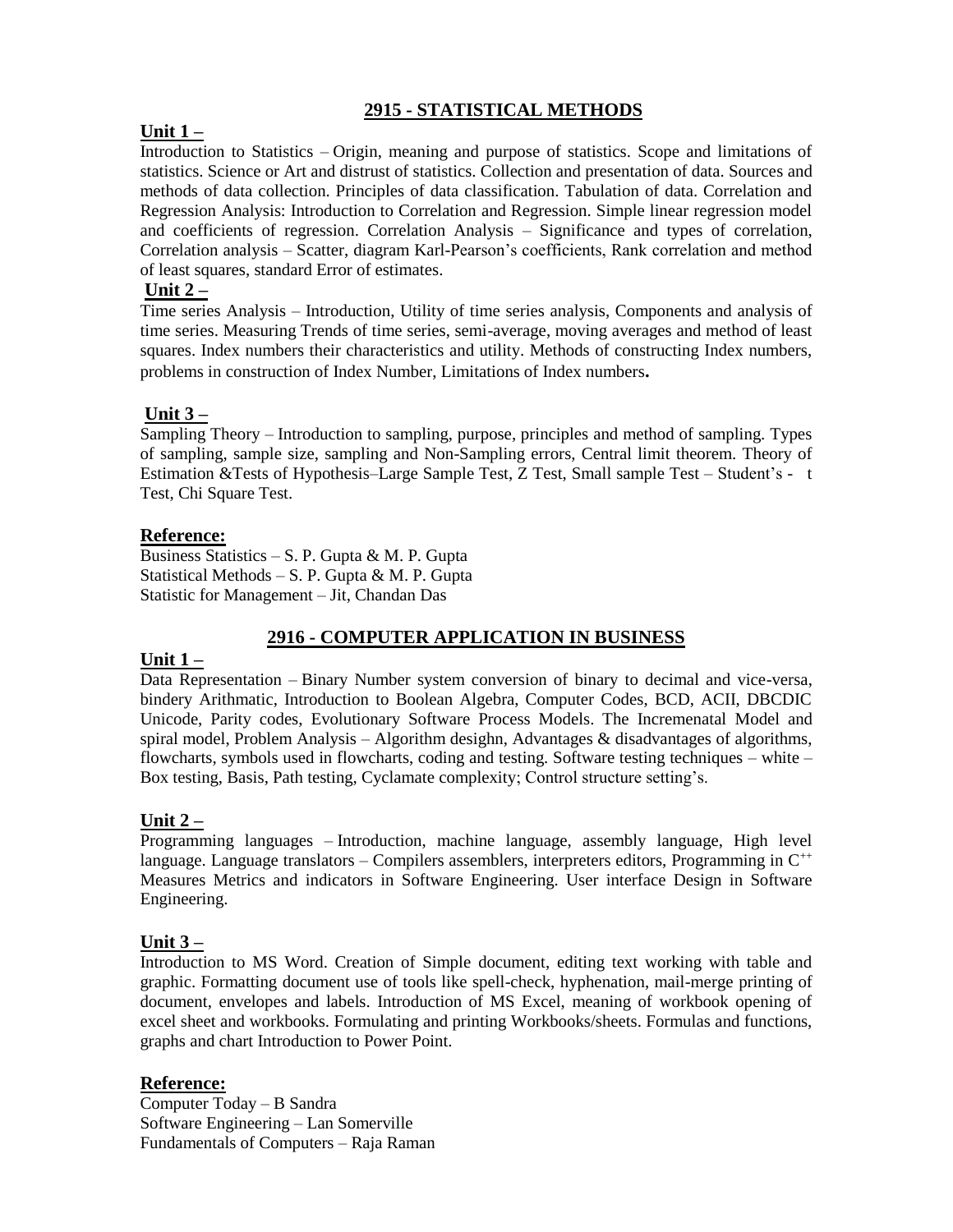# **BBA (Hons) SEMESTER – IV BBA (H) 2917 - OPERATIONS RESEARCH**

#### **Unit 1**

Introduction to Operations Research:- Meaning, Evolution, approaches, techniques and scope of operations research, managerial application of Operations Research. Linear programming:- Introduction, meaning characteristics, graphical approach and its utility Simplex method, Duality in linear programming

## **Unit 2**

Transportation &Assignment Problem: - The general structure of the transportation problem, methods of initial basic feasible solution, Degeneracy, Optimal solution. Assignment problem, Structure, variations in assignment problem.

## **Unit 3**

Network Analysis:- PERT/CPM background and development, stages in PERT. CPM, determination of CPM, Determination of earliest expected & latest allowable times. Game Theory – Introduction two person zero sum game, Saddle point, Pure and mixed strategy, Odd's method, Dominance principle & sub game method.

#### **Reference:**

Operation Research by J.L. Sharma Operation Research by Gupta and Gupta

# **BBA (H) 2918 - COMPANY LAW**

## **Unit 1**

**Nature of Company –** Definition, Characteristics, Difference between Company and Partnership. **Kinds of Companies –** Classification on the basis Incorporation, Liability, Number of members, Control, Ownership. **Formation of company –** Incorporation, Certificate of Incorporation, Promoter. .

## **Unit II**

**Memorandum of Association-** Fundamental Document, Contents of Memorandum, Alteration, Doctrine of Ultra Vires. **Article of Association –**Contents, Alteration, Relation between Articles and Memorandum, Difference between Articles and Memorandum, **Prospectus –** Definition, contents, consequences of Misstatement in Prospectus. **Membership in a company –** who can become a member, Cessation of Membership, Rights and Liabilities of members, Register of member. **Share Capital –** Kinds, Alteration of capital, Reduction and further issue of capital, Reorganization of capital. Voting Rights. **Shares –** Definition, types, Application and Allotment of shares, Calls on shares, Share Certificate, Share Warrants, Transfer of share, Lien on shares, Forfeiture of shares, Transmission and Nomination of shares. Borrowing Power, Debentures, Kinds of Debentures, Creation of Charges.

#### **Unit III**

**Company Management –** Directors, Appointment and position of Directors, Number of Directorship, Disqualifications of Directors, Managerial Remuneration, Meeting of director, Power and Duties of Directors, Liabilities of Director, Managing Director, Manager. **Meeting and Proceedings –** General meeting, Requisites of a valid meeting, Proxies, Voting and poll. **Account and Auditors –** Account, Statutory Books, Annual Accounts and Balance sheet. **Auditors -** appointment, Rights , Powers and Duties of Auditors. Prevention of Oppression and Mismanagement. Compromises, Arrangements and Reconstruction. **Winding up –** Meaning, Mode, winding up by the court, Contributory, Voluntary Winding up, Consequences of Winding up.

**References –** 1. Kapoor.N.D., Elements of Mercantile Law, Sultan Chand and Sons.

2. Chawla, Sharma, Sareen, Garg, Mercantile Law, Kalyani Publications.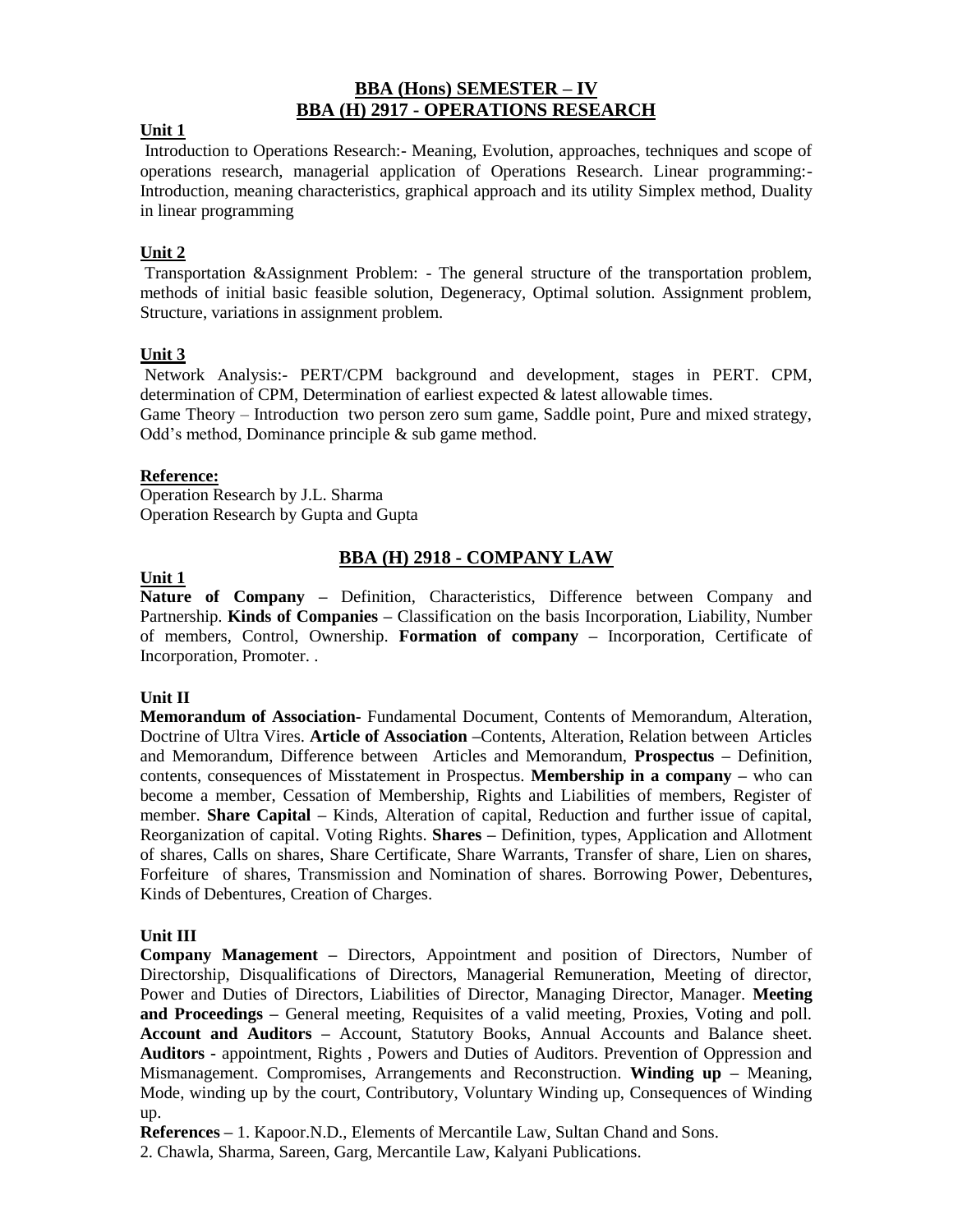# **BBA (H) 2919 - OFFICE MANAGEMENT**

#### **Unit 1**

Office and itsFunctions, Importance of office, Functions of office, office Accomodation and Layout – Factors to be considered in providing accommodation, Importance, Objectives, Principles of office layout. Advantages of good layout, types of Layout. Open versus small individual office and new developments in office layout.

## **Unit 2**

Office Environment – Importance, different physical conditions. Office Security – Principles  $\&$ Planning of Security, Layout and security, Security in practice, Training and discipline in security, security manual and computer security.

## **Unit 3**

Record Management – meaning, purpose, principles. Records Manuals, Filing and essentials of a good filing system. Steps in initiating a filing system, Classification in filing, Old and Modern method of filing. Advantages of modern methods of filing. Centralized versus Decentralized filing.

#### **Reference - Office Organization and Management – S.P. Arora**

# **BBA (H) 2920 - INDIAN ECONOMY**

## **Unit 1**

Overview of Indian Economy, Trends towards market economy, problems of underdevelopment – meaning, Main problems, reasons, of underdevelopment. Development- Factors and measure, Meaning of Economic development, National income, Per Capita income, Quality of life, Capital Formation – Savings, Financing and Investment.

## **Unit 2**

Planning in India, Meaning, Importance, Main reasons of adopting, planning in India, Objectives of planning, Economic development, moderation, stability, self sufficiency, employment etc, Foreign Aid, Employment, Allocation of Resources, Private and Public Sector, Public Sector – role and growth, Achievements of the public sector, Private Sector – Importance Problems, New foreign Trade Policy.

## **Unit 3**

Present Economic Policy, Main features, Globalization, Expansion of Private sector, a market oriented approach. Public distribution system, Industrial policy – 1948, 1956, 1977, 1980, 1990, 1991, 2000-2001, 2015 Industrial Licensing, Monetary and Fiscal Policy.

## **Reference:**

Indian Economy- A. N. Agarwal Indian Economy – Mishra &Puri Indian Devlopment and planning – M. L. Jhingan Indian Economy – R. S. Rastogi Yozna and Kurukshetra Magazines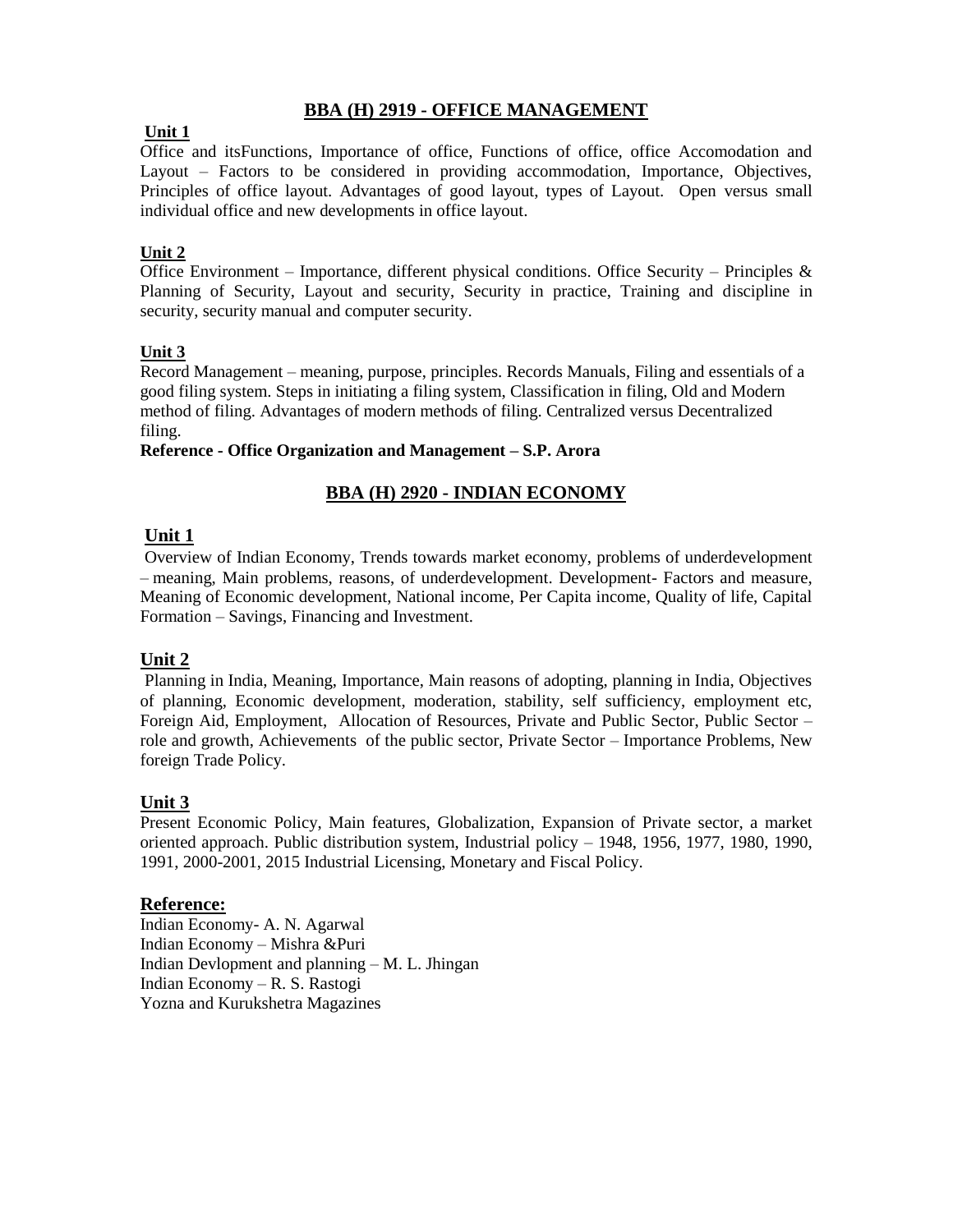# **BBA (H) 2921 - RESEARCH METHODOLOGY**

#### **Unit 1**

Research –An introduction and meaning, objectives and types of research. Process of research. Research Problem – Process of problem formulation, selection of research problem.

#### **Unit 2**

Research Design – Meaning and need of research design, features of a good research design, Types of research design, Sampling Design – sampling procedure and different methods of sampling, appropriate sample size.

Methods of Data Collection – Types and Sources of Data collection, Methods of Data Collection Survey, Experiments, Observation, Interview Tools of Data Collection – Questionnaire and Schedule.

#### **Unit 3**

Processing and Analysis of Data – Editing, coding, classification and tabulation, Techniques of analysis, Advance techniques of analysis – Discriminant analysis, factor analysis, conjoint analysis, multidimensional scaling and clustering methods.

Report writing – report preparation, elements of a report, types of report.

#### **Reference:**

Research Methodology by C.R. Kothari.

## **BBA (H) 2922 - BUSINESS FINANCE-II**

#### **Unit 1**

Working Capital Management – Meaning, nature and need for working capital, operating cycle, optimum level of working capital, factors determining working capital, Computation of working capital level, estimation of current assets and liabilities.

Management of cash – Objectives of holding cash, Objectives, functions of cash Management, Miller Orr Model and Baumol Model.

Receivable management – Objectives of receivables management, Types of Credit Policy – Strict, Optimum and Liberal, Formulation & Execution of Credit Policies.

## **Unit 2**

Inventory Management – Objectives and techniques of inventory management – EOQ, ABC Analysis, Reorder Level, JIT, Two – Bin system. Techniques of Inventory valuation LIFO, FIFO Capital Budgeting – meaning, nature and significance of capital budgeting decision, important evaluation techniques – non discounted cash flow techniques – pay back (PB) method. Average rate of return (ARR)

discounted cash flow techniques profitability Index (PI) net present value (NPV), and internal rate of return (IRR)

## **Unit 3**

Dividend Policy – determinants of dividend policy, bonus shares stock split – concept and implication, dividend and valuation – Walter's model, Gordon's model and MM hypothesis.

#### **Reference:**

Financial Management by I.M. Pandey Financial Management by Khan and Jain Financial Management by Prashant Chandra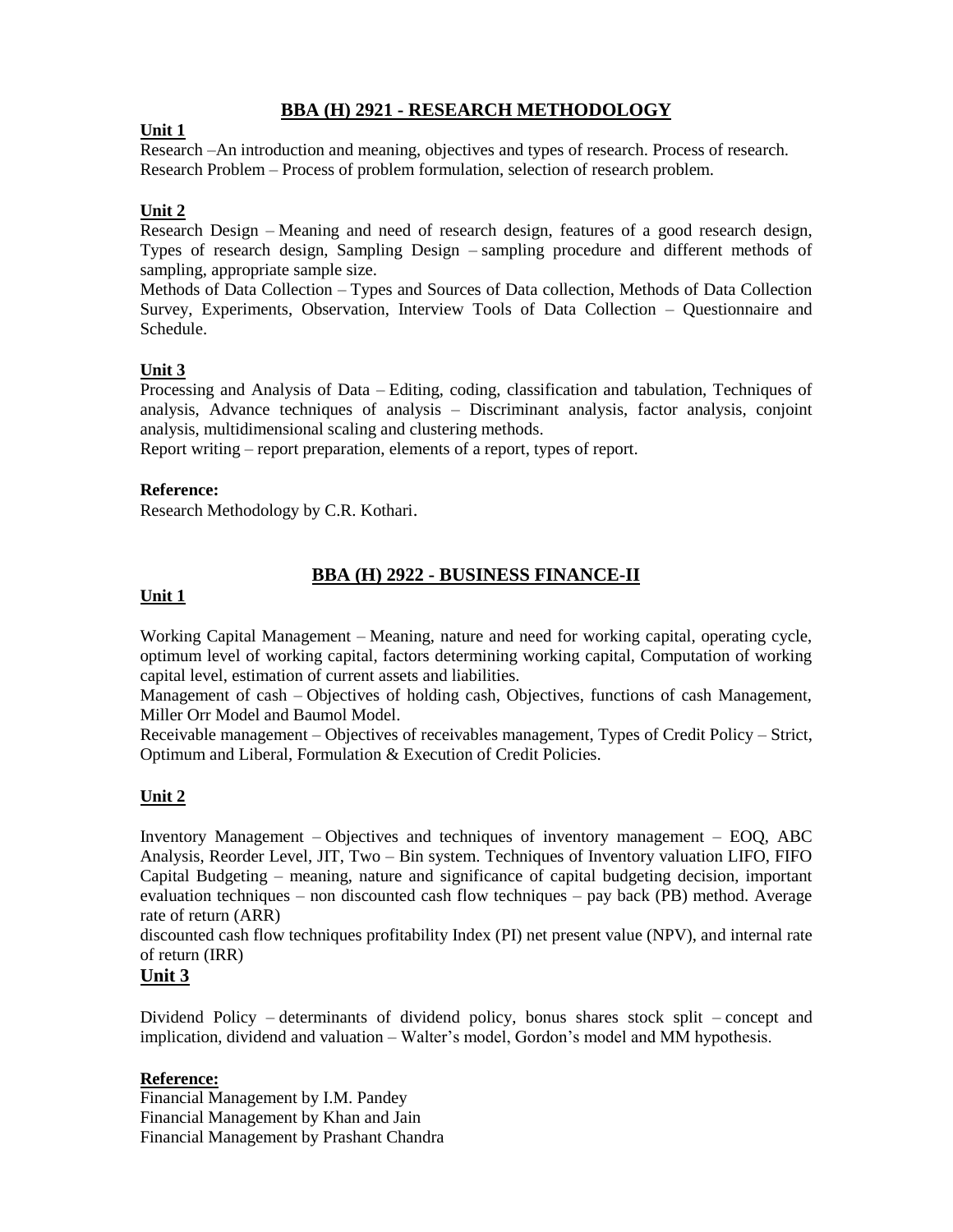# **SEMESTER - V**

## **COMPULSORY PAPERS 3911 - BUSINESS TAXATION**

**UNIT – I -** Central Excise Duty:- Concepts, Basis conditions, important definitions:- Goods, Excisable Goods, Manufacturer. Classification of Goods. Principles of Classification- Valuation Rules, Concepts of CENVAT. Exemption to small Scale industries, Administrative Set-up of Central Excise.

**UNIT – II -** Customs Duty: Nature and types of custom duties, Valuation Rules, under customer duty. Procedure for Import and Export. Export Promotion Schemes-Export Oriented unit (EOU) , Export Processing Zone (EPZ) Special Economic Zone (SEZ).

**UNIT – III -** Central Sales Tax:- Introduction, Important terms and Definitions under the Central Sales Tax Act,. 1956, Dealer, Declared Goods, Place of Business, Sale, Sale Price, Turnover, Provisions relating to Inter-State Sale. Sales against form 'C' & 'D'.Determination of Gross Turnover and Taxable Sale. Concept of VAT, Main features of VAT

# **3912 - MANAGEMENT INFORMATION SYSTEM**

## **UNIT I**

Information systems : Meaning and need of management information systems,

Business perspective of information systems, Approaches to information systems, , Management process and information need, Management levels and Decision making, information characteristics.

Introduction of different types of information systems, Different decision making and information systems. Management information system and computers: Meaning, concept and characteristics of M1S, components of MIS, Organization of MIS, Decision making process, Classification of MIS.

# **UNIT II**

Decision support system: Characteristics of DSS, Difference between MIS and DSS, Comparison of manuals and computerized information systems, Managerial use of CMIS, Selection of computer systems. Planning of management information systems Meaning, needs and dimension of management information system plan, Strategic planning for management information systems, Steps in planning,

# **UNIT III**

Conceptual System Design : Defining the problems, setting system objectives establishing system constraints, determining information needs, determining information sources, developing alternatives, conceptual designs and selecting one; documenting the system concept and preparing the conceptual design report ,Detailed System Design-aim, project management of MIS, detailed design, documenting the detailed design

Implementation and Evaluation : Methods and tasks in implementation, Planning for implementation, Behavioral implications in management information system, Approaches and process of evaluation of management information system

#### **References:**

Robert G.Murdick& Joel E.Ross; Information System for Modern Management MIS conceptual foundations – Davis &Olsan. Analysis design information System – Jas Zenn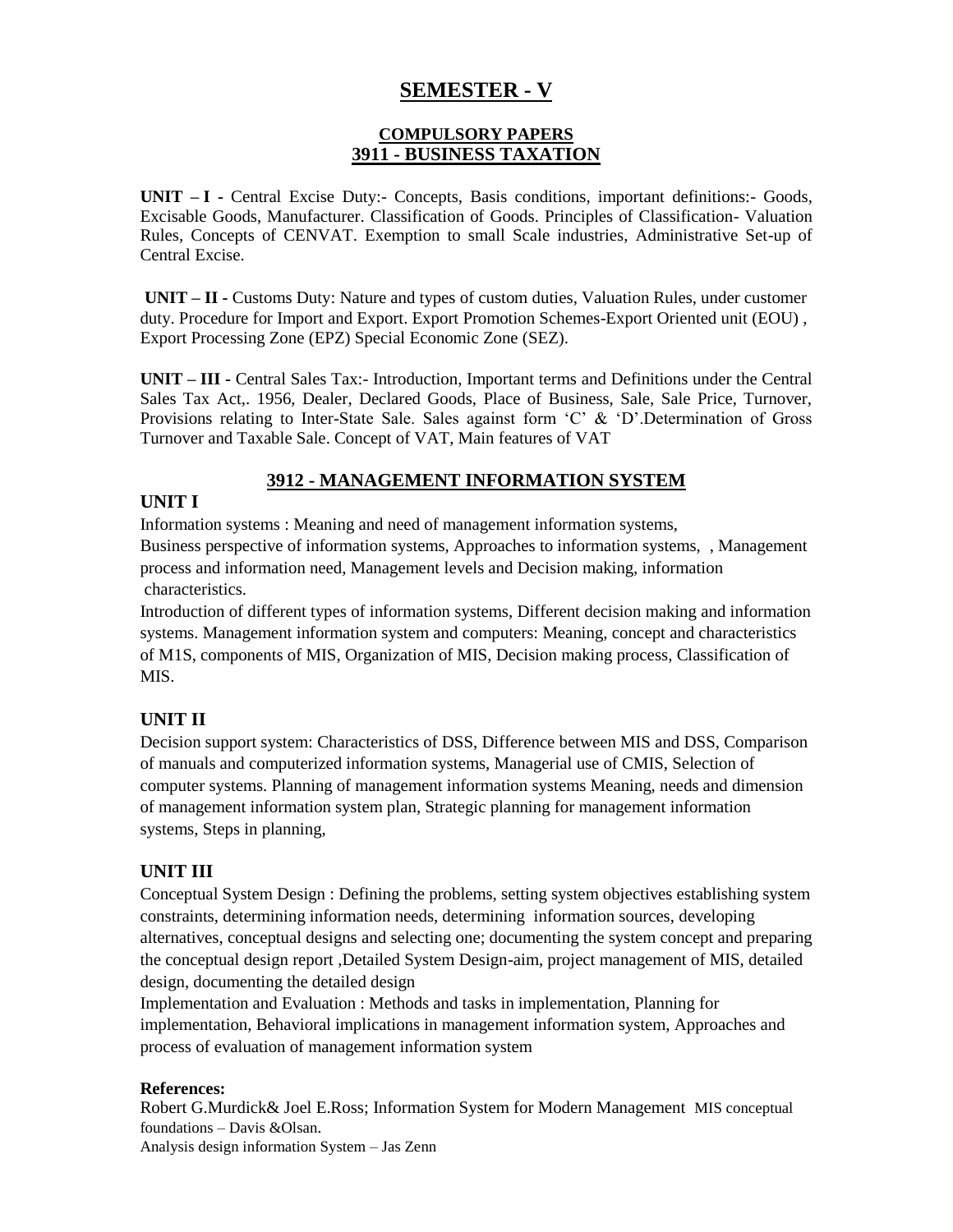# **3913 - BANKING LAW & PRACTICE**

#### **Unit 1**

Banking regulation Act 1949 – features, objectives, Evolution of banking, function of commercial banks, Indian banking system- commercial banks, RBI Industrial Banks, Exim Bank, NABARD, Co-operative Banks, Indigenous Banks, Scheduled & non – scheduled banks, regional rural banks, land Development banks, State Bank of India – role & functioning.

Defining banker, customers, general  $\&$  special relationship of banker  $\&$  customers, obligation to honor cheques garnishee order, obligation to maintain secrecy, Right of lien, Right to set off, Clayton's rule, Right to close about, power of attorney. Kinds of Accounts – C. A., F.D.A., S.B.A, R.D. – Procedures to open different kinds of Accounts, forms used in operation, closure of accounts, Insurance of bank deposits, Nomination facility, NR accounts.

#### **Unit 2**

Types of Account Holders – Minor, lunatic, drunkard, insolvent, illiterate person, blind, married women, trustees, executors, administrations, Joint account holders, partnership firm, JHF, Joint stock company, Non Trading Institutions, Pass book – Statement of account, examining entries favorable to banker, entries favorable to customer, closing of accounts, demand draft, Services to customers – Mail Transfer, Telegraphic Transfer, Traveler's cheque, safe deposit lockers  $\&$ operations, Teller system, Net Banking, ATMs.

## **Unit 3**

Cheque – Meaning, feature, types- cheque, crossed cheque, general crossing, special crossing, account payees crossing, double crossing, Bankers liability, Payment of Cheques – precautions of payment, statutory protection of banker (paying), Dishonor of cheque, Wrongful dishonor  $\&$  its liability collection of cheques, collecting bankers conversion, Duties & protection of collecting banker, Agent for collection, Marking of cheques.

Employment of bank funds – Types of securities, Modes of creating charge line, pledge, mortgage, hypothecation, identity, Guarantee, Purchase & discounting of bills, Letter of credit, Financing of Agriculture & Rural development, Documentation, Frauds, Mechanization in banks, Post Office saving banks.

#### **Reference:**

Banking Theory and Practice – Grewal and Taneja Banking Law and Practice – Gupta C. B. Banking Law and Practice – Shekhar&Shekhar

## **30923 - SUMMER TRAINING REPORT**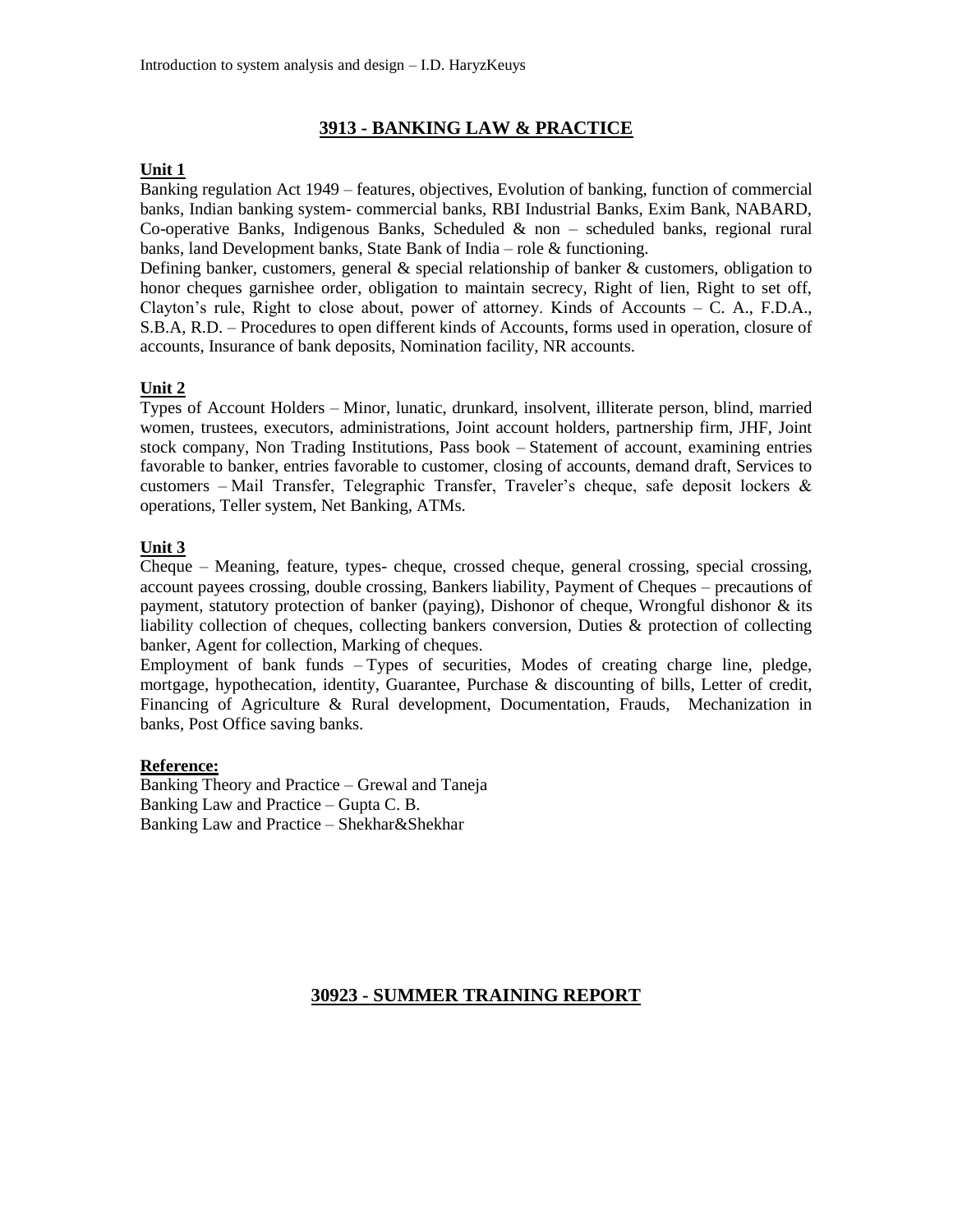# **OPTIONAL GROUP (ANY ONE)**

# **I - MARKETING GROUP**

## **3914 - RETAIL MANAGEMENT**

#### **UNIT – I**

Retail Management; The marketing concept and Retailing, the economic Impact of retailing; Strategic planning in Retailing, The wheel of Retailing, Institutions of Retailing management; Planned shopping centers, Franchising & the retailing of food.

#### **UNIT – II**

Retail Store location, Trading Area Analysis  $\&$  store layout, The store exterior and the interior, Retail Organization, Buying and Handling Merchandise; Nature and process.

#### **UNIT – III**

Retail Promotional policies; Promotion in Retailing management, retail advertisement and sales promotion, Joint promotion, personnel selling, Customer Loyalty: Meaning and development.

References:-

1. Berman, Berry & Evans R. Joel, Retail Management, A Strategic Approacy N.D. PHI.

## **3915 - ADVERTISING MANAGEMENT**

## **Unit 1**

Advertising Management – Introduction, facilitating institutions, planning framework – factors involved in advertising planning and decision making, the communication & persuasion process.

## **Unit 2**

The advertising Budget decision, Budgeting decision rules – percentage of sales, Affordable Approach, Competitor Parity approach, objective & Task method. Budgeting Process. Setting Advertising objectives- Sales as an objective, operational objectives, Behavioral objectives, dynamic, DAGMAR.

## **Unit 3**

The source of message and social factors, Creation and Production of a copy, Types of television commercials, Public Relations – Meaning, Difference between advertising & Public Relations.

#### **Reference:**

Advertising Management – Chunawala Advertising Management – Sontaki&Sontaki Advertising Theory & Practice – Batra, Aker, and Myres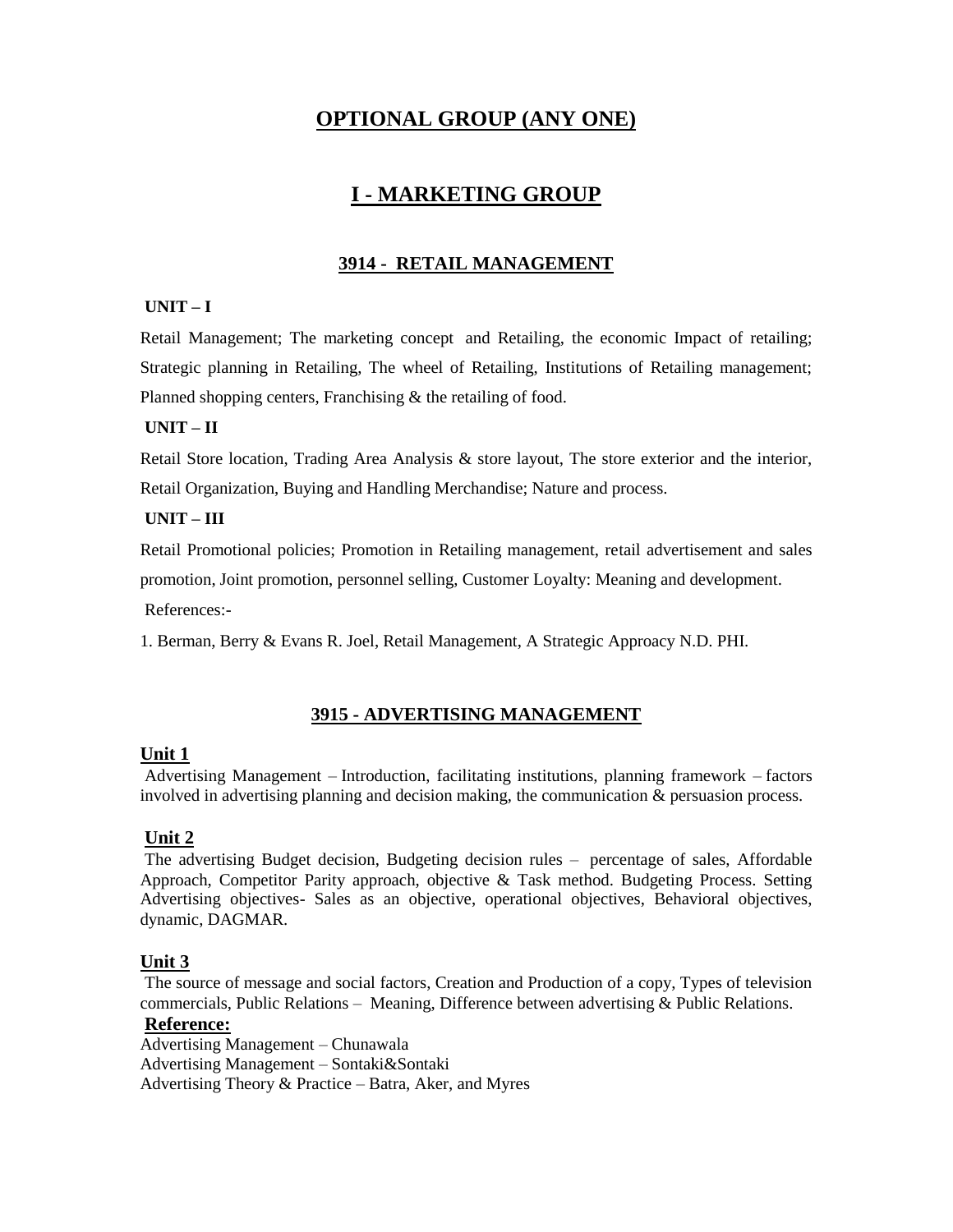# **3916 - INTERNATIONAL MARKETING**

## **Unit 1**

Nature and Importance of International marketing – process of International marketing, International dimensions of marketing and benefits of international marketing, steps of development of the transnational corporation.

#### **Unit 2**

Global marketing information system and research – nature of marketing research, sources of information and marketing research – primary and secondary global market segmentation, targeting and positioning. Foreign market entry strategy – market analysis, export, licensing, joint ventures, Manufacturing, management contracts turn key operations, acquisition and mergers, analysis of entry strategy.

#### **Unit 3**

Global marketing mix – International product decision, product development, product positioning, theory of PLC, Product standardization and product adaptation, branding and packaging, International pricing decision – role of price supply and demand, international channel decisions – importance and scope of channel decision, direct and indirect selling channel, sales and promotion, advertising.

# **Reference:**

Global marketing management by Warren J Keepen Global marketing management by Varshney and Bhattacharya.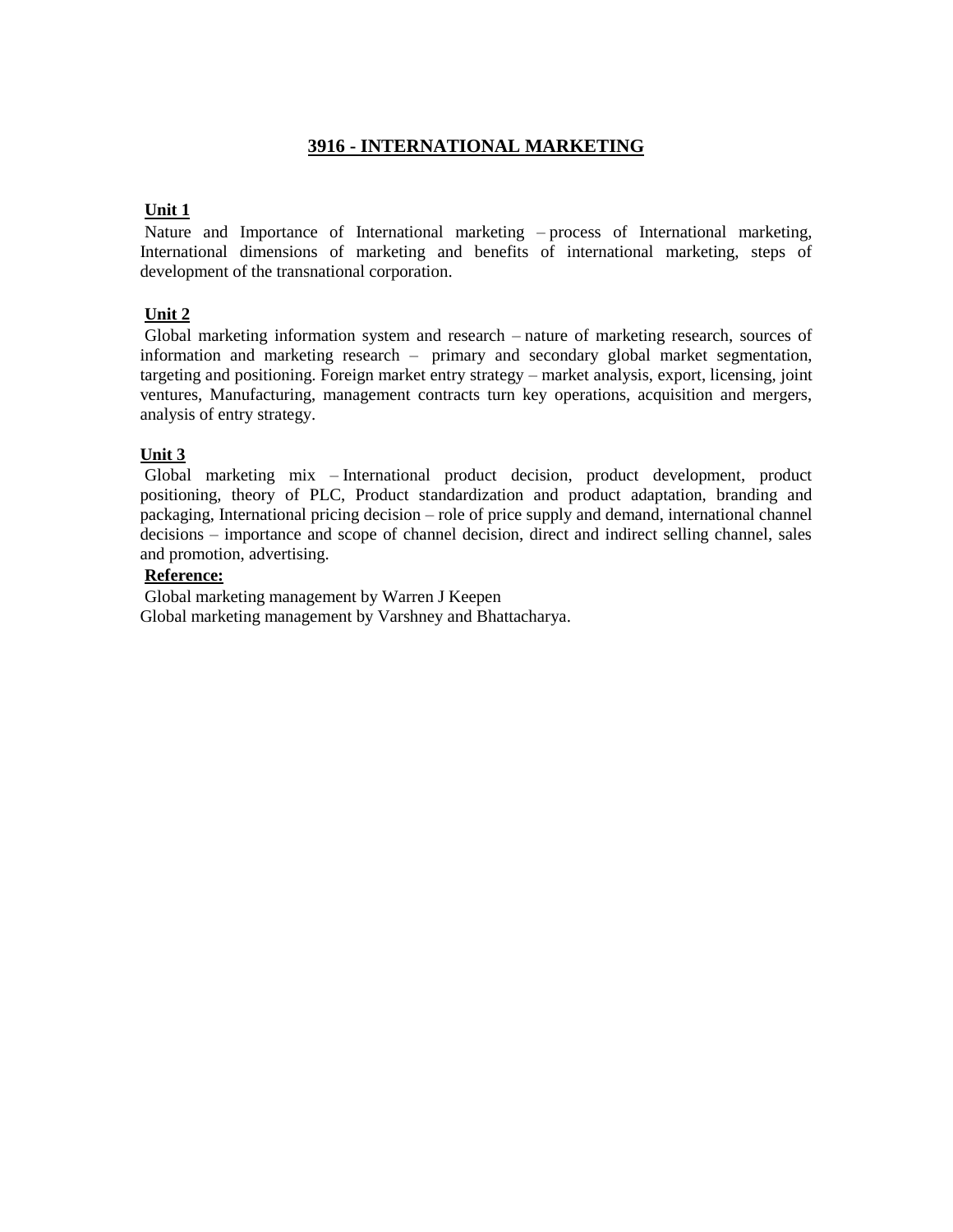# **III \_- HR GROUP**

# **3917 - INDUSTRIAL RELATIONS**

#### **Unit 1**

Industrial relations: Concept, Background, Approaches & perspective, Industrial relations & the emerging Socio-Economic Scenario, Industrial Unrest in India, Industrial relations and the statelegal framework of IR.

#### **Unit 1I**

Trade Unionism; concept, functions, Approaches, Reorganization, and structure of Trade unions, Trade movement in India, INTUC, AITUC, BMS, UTUC, CITU, CUTU- An overview, Trade Union and the employee, Trade Union and management, Emerging Trends in Union Management relations and Employer's association.

## **Unit 1II**

Discipline Grievance Management: Nature and content of /Collective Bargaining, Negotiations skills and collective settlements, conciliations, Arbitration and process, Participants forums, Quality Management, Industrial relations and Technological change.

#### **References –**

1. Ramaswamy, E.A. The Rayon's Spinner : The Strategic Management of Industrial Relations, N.D. Oxford University Press.

2. Niland Jaya, The Future of Industrial relations, N.D. Sage Pub.

# **3918 - INDUSTRIAL LAW**

## **Unit 1**

**Factories Act 1948 -** Objectives, Definition of factory, provision regarding health, safety and welfare, working hours, holidays, annual leave with pay, working hours of adults, general schemes important terms and provisions regarding hazardous process, provisions regarding employment of women, employment of young person, penalties, procedure, offers and special provisions, miscellaneous.

#### **Unit 2**

**Industrial disputes Act 1947 –** Defining industry & Industrial dispute, need and objective of the act, procedure and machinery for settlement, strikes and lockout, layoff & retrenchment, provisions & penalties.

**Industrial Employment (Standing Orders) Act 1946 -** Objective, scope, application, importance, definition, procedure for submission of draft, procedure for appeals, registration, certification, posting, duration and modification of standing orders, payment of subsistence allowance, penalties and procedure & miscellaneous.

#### **Unit 3**

**Workman compensation Act 1923.-** Scope & coverage, Definitions, Rules regarding workmen's compensation, Amount of compensation, Distribution of compensation.

#### **Reference:**

Mercantile Law by N.D. Kapoor Industrial Law by N.D. Kapoor Industrial Law by R.C. Chawla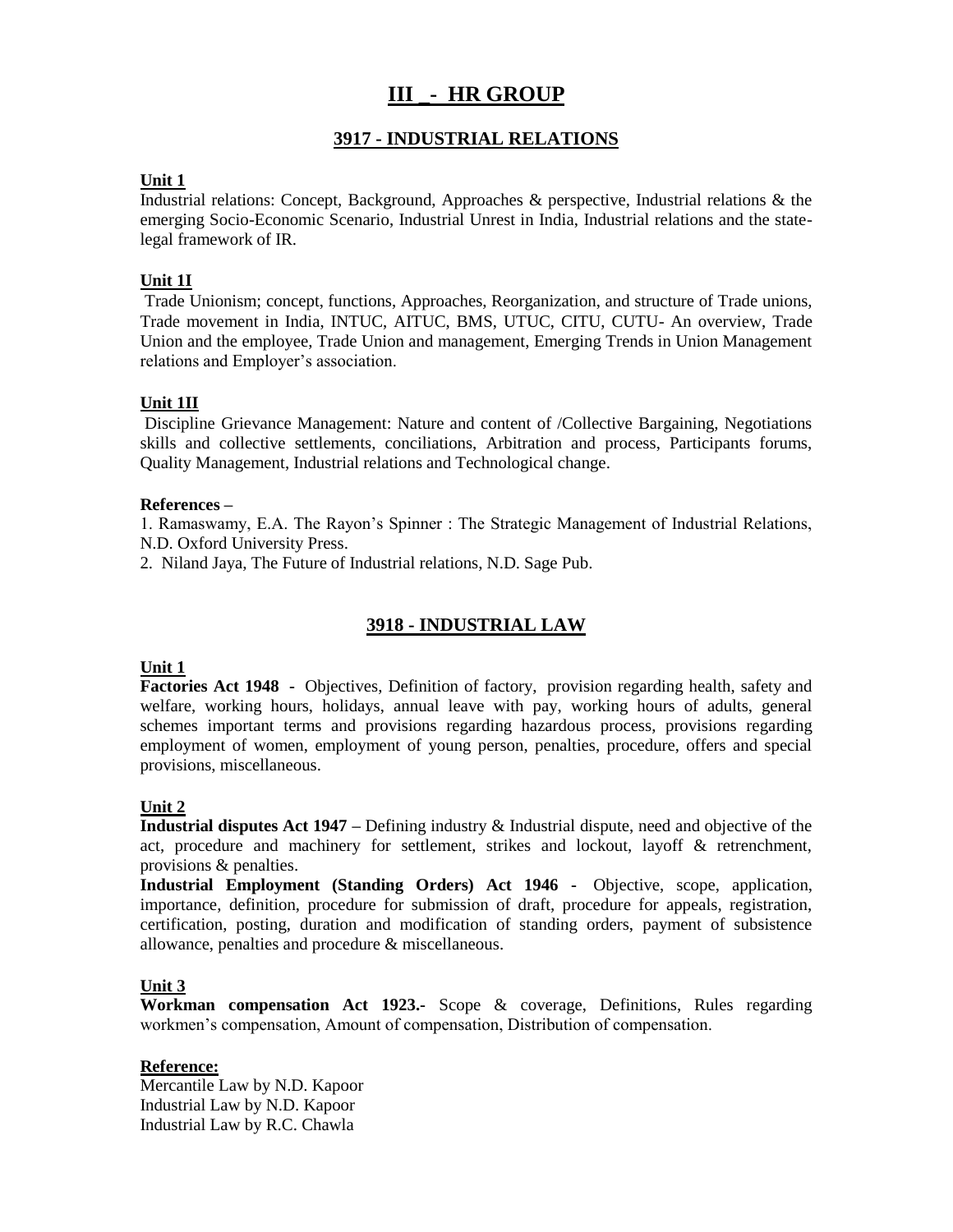# **3919 - HUMAN RESOURCES DEVLOPMENT**

# **Unit 1**

HRD concept, Importance, Evolution, Functions. Organisation of HRD functions. Process and system of HRD, Approaches to HRD, HRM & HRD, Challenges of HRD, HRD strategies, Designing HRD strategy, HRD model

## **Unit 2**

Training & Development – Management development, designing management development techniques, HRD for workers, performance and potential appraisal. Career and succession planning, career development.

## **Unit 3**

Competency mapping, Employee counselling and mentoring, Employee empowerment, Organizational change and development, Quality of work life, quality circles, HRD audit.

#### **Reference:**

Human Resources Development – Rao, VermaKhandelwal Human Resources Development – Nadler &Lenonard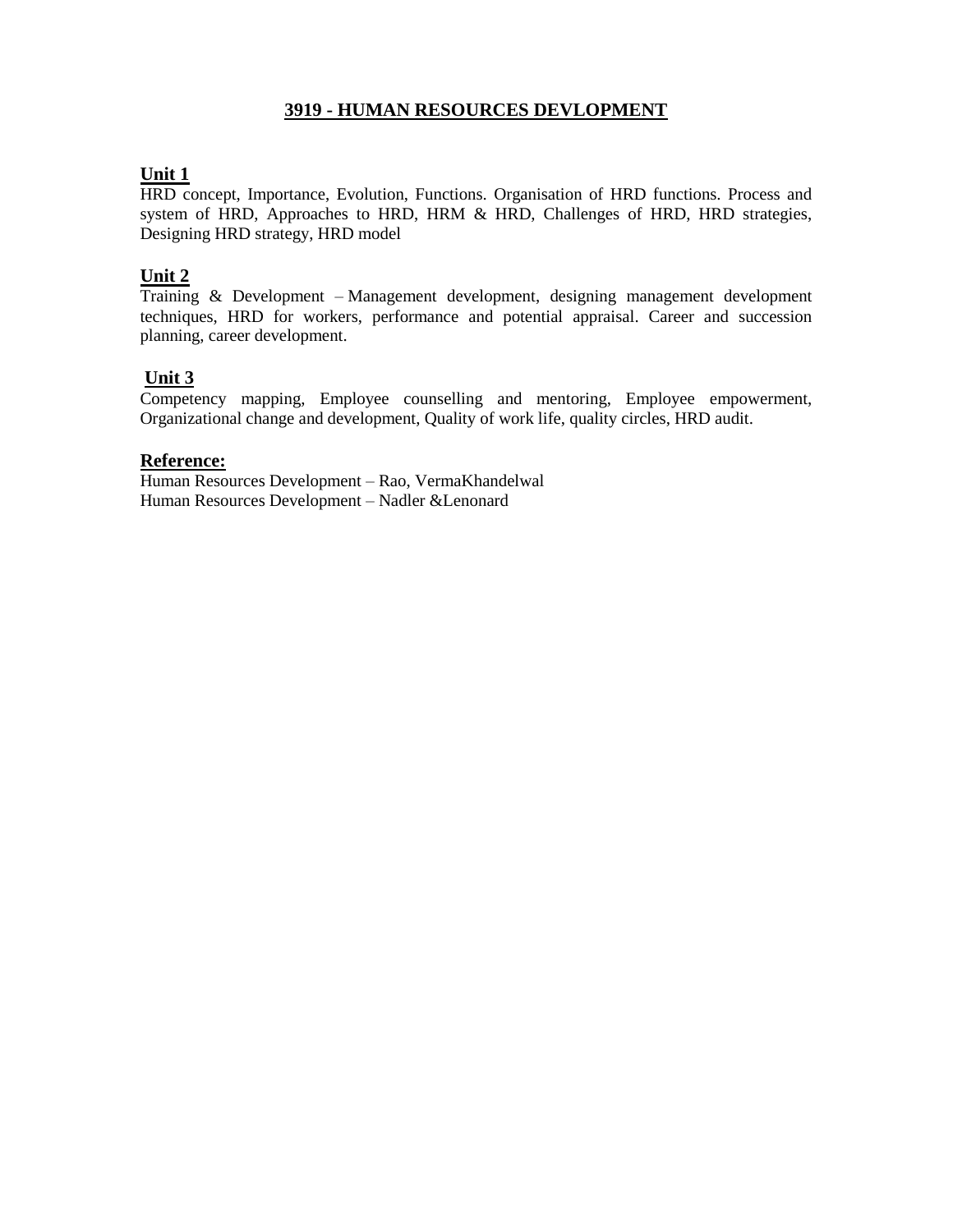# **II . FINANCE GROUP**

## **3920 - MANAGEMENT OF FINANCIAL SERVICES**

#### **UNIT – I**

An Overview of Indian Financial System – Formal and informal system, functions, features and role. Nature & Scope of Financial Services, Regulatory Framework for Financial Services.

#### **UNIT – II**

Financial Services – Classification, Scope, innovations and challenges.

Stock Exchange – Functions and Organization – recent developments in Indian stock market.

Mutual Funds - Types of mutual fund, schemes, mutual fund investors, constitution of mutual funds, benefits of mutual funds.

Merchant Banking Services – Services provided, regulations on merchant bankers, code of conduct for merchant bankers, Merchant bankers in India – public and private sector.

#### **UNIT – III**

Leasing and Hire purchase – elements & types of leasing, main clauses in lease agreement, pros and cons of leasing, features of hire purchase agreement, Distinction between leasing and hire purchase.

Credit Rating – meaning, types, importance, limitations, process of credit rating.

Credit Cards – Introduction, Types of credit cards, facilities and services provided by credit cards, credit card business cycle, benefits of credit cards.

Venture Capital – Features, stages of venture capital financing, organization of venture capital industry, sources of venture capital funds, exit alternatives.

## **3921 - MONEY AND CAPITAL MARKET**

#### **UNIT – I**

Financial Markets – Definition, Meaning, Features, Importance, Types, Functions, Role of Financial markets in financial system, differences between capital market and money market.

#### **UNIT – II**

Money Market – Features, Functions, Importance, investment of money market – Treasury bill, Call money market, commercial bills, commercial paper, certificate of deposits, term money. Players in money market, defects of Indian money market.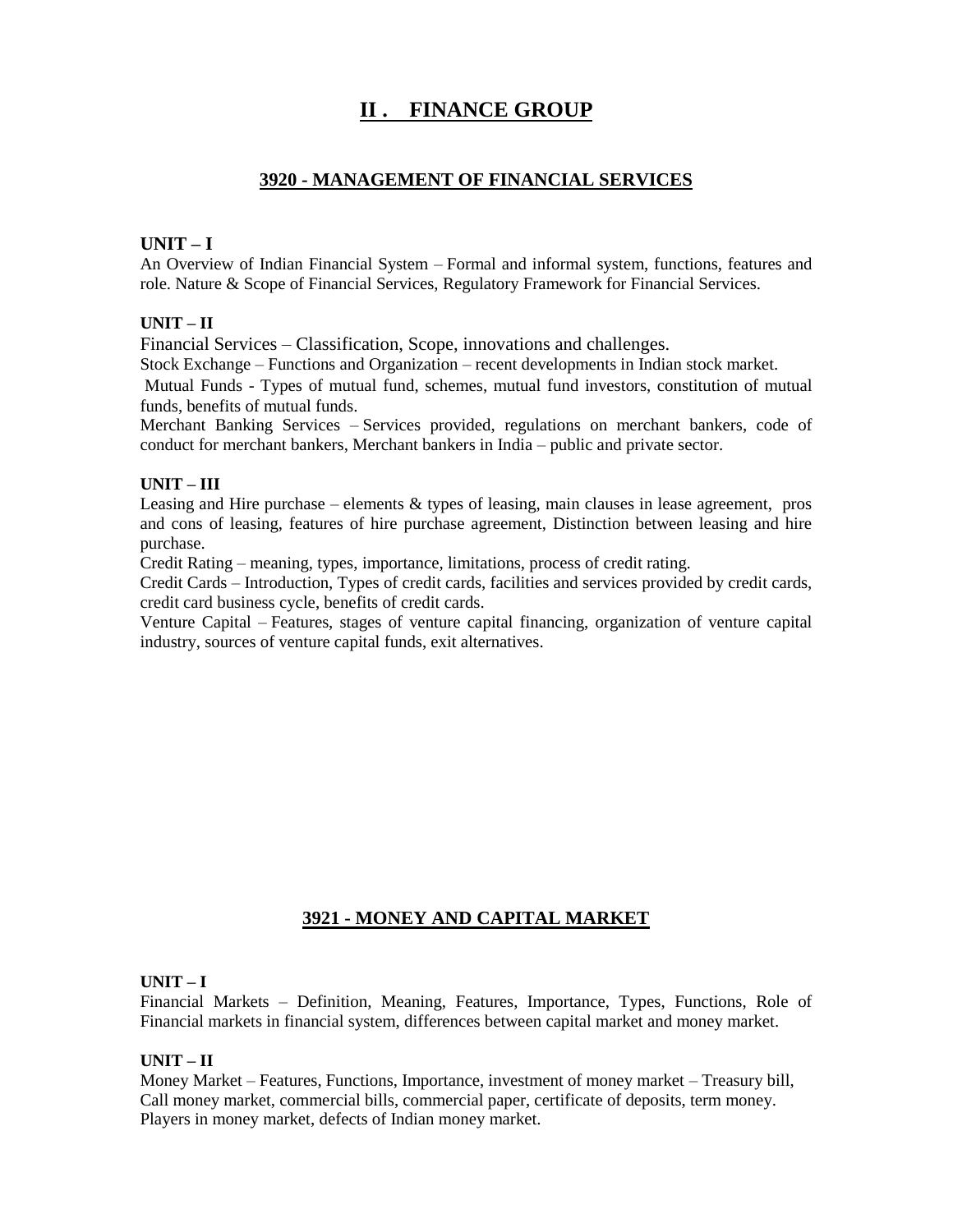#### **UNIT – III**

Capital Market - Features, Functions, Importance. Types of capital Market – Equity and debt market.

Equity Market – Meaning, Features, Importance, Types of equity market – Primary and Secondary markets, derivatives market. (Public issue market) (NSE, BSE, OTCEI)

Debt Market – Meaning, Benefits, Players / Participants, Types of debt market.

Derivatives market – meaning, Features, Benefits, Types of financial derivatives.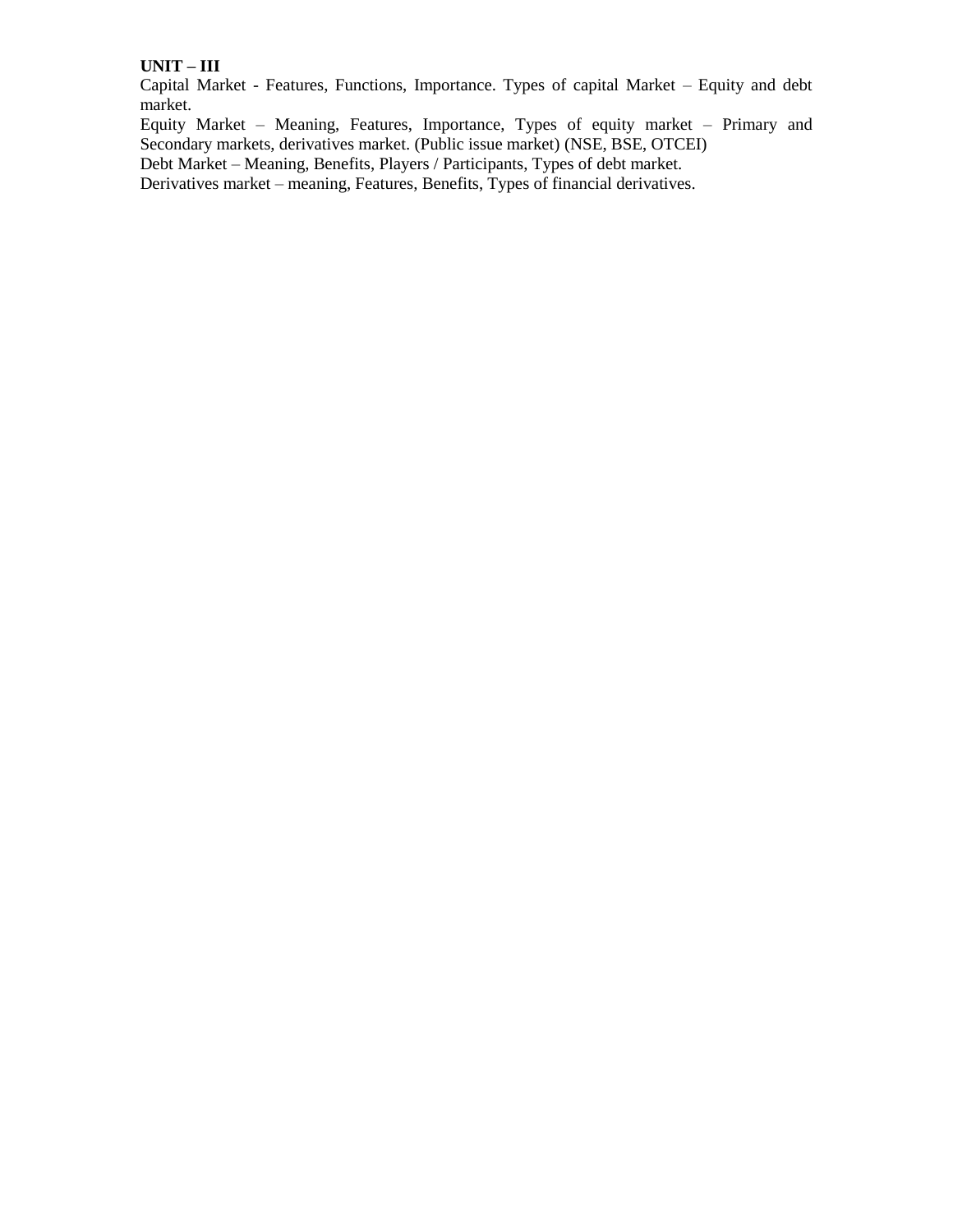# **3922 - INCOME TAX**

## **UNIT – I**

Basic Concepts: Income, agricultural income, casual income, assessment year, previous year, person, gross total income, total income. Basis of charge: Residence and tax liability, income which does not form part of total income., Taxable income under the head of salary.

# **UNIT – II**

Taxable Income under the head of house property, Business or Profession, Capital gains. Income from other sources,Set off & Carry forward of losses. Deductions from Gross total income. Computation of total income

## **UNIT – III**

Tax planning, Scope of tax management, Tax deducted at source, advance payment of tax, Income Tax Authorities.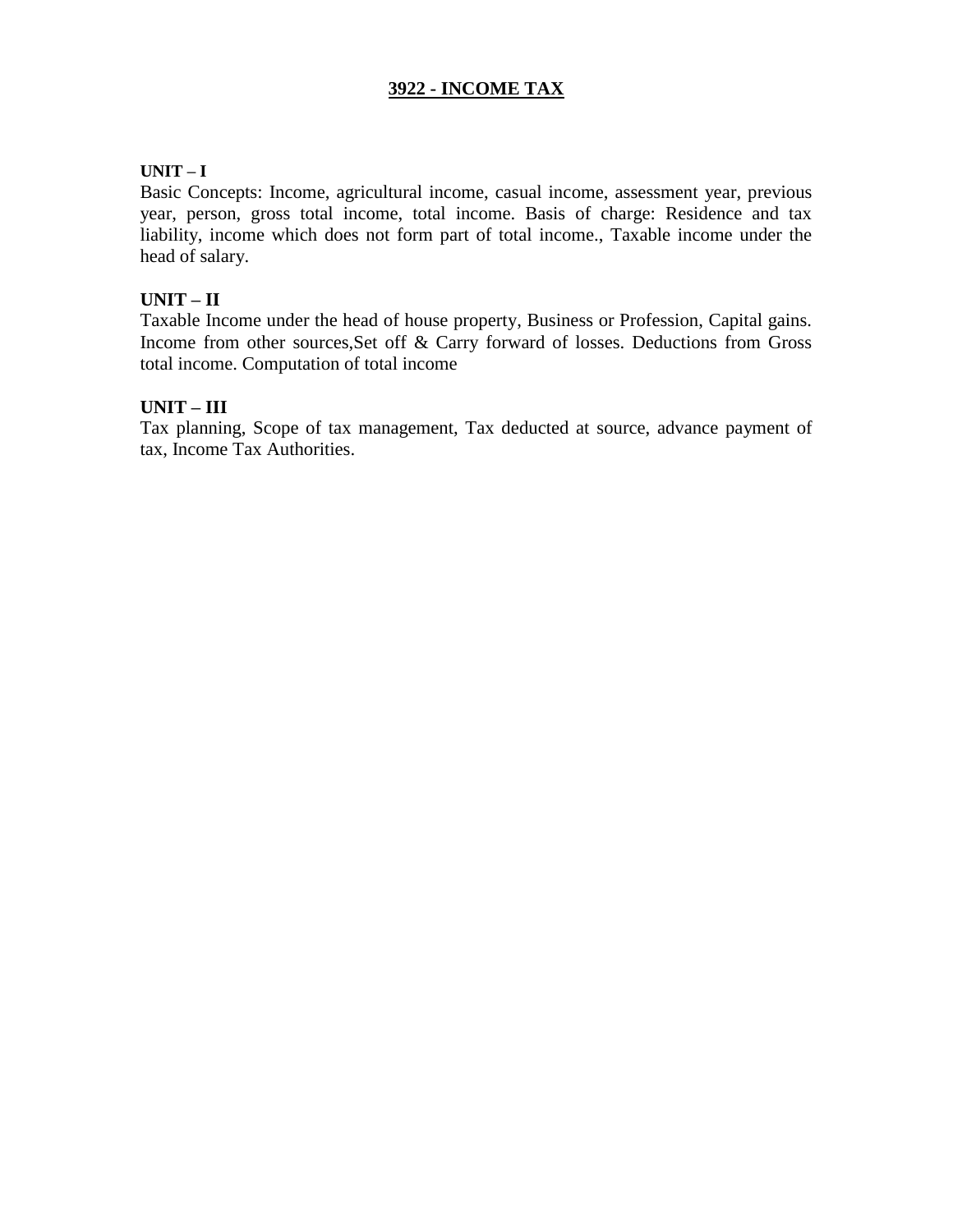# **BBA (Hons) SEMESTER – VI**

# **COMPULSORY PAPERS**

# **BBA (H) 3923 - STRATEGIC MANAGEMENT**

## **UNIT I**

Concept of Strategy: Defining strategy, process of strategic management; Approaches to strategic decision making; Mission and objectives; Strategic management in non business organization. Environmental Analysis and Diagnosis: Concept of environment and its components; Environment scanning and appraisal; Organisational appraisal; SWOT analysis.

## **UNIT II**

Generic Strategy Alternatives: Stability, Expansion, Retrenchment and combination, Strategy Variation – internal expansion, internal retrenchment, major approaches for turnaround strategy, External Expansion – Acquisition, Merger and consolidation, External Retrenchment, Entry/Exit Barriers, End game strategies, Horizontal Expansion, horizontal retrenchment, vertical expansion, Captive company strategy, related expansion, unrelated expansion. Generating strategic alternatives and choice of strategy, BCG's Matrix, Hofer's Matrix, Shell's matrix and GE Matrix.

## **UNIT III**

Functional Area Policies: Marketing, Production, Personnel, Purchase and Financial strategy implementation, evaluation and control, strategy implementation process, resource allocation, strategy evaluation and control process.

#### **Reference:**

Business Policy by A. Kazmi Exploring corporate strategy by G. John Business Policy – W.F. Gluek.

# **BBA (H) 3924 - ENTREPRENEURIAL DEVELOPMENT**

#### **Unit 1**

Definition, concept of entrepreneurship, classification of entrepreneurship, socioeconomic impact of entrepreneurship. Nature and importance of entrepreneurs, Entrepreneurs Vs Professional managers.

## **Unit 2**

Characteristics of entrepreneur, barriers to entrepreneurship, entrepreneurial environment, entrepreneurial functions, entrepreneurial process, entrepreneurial structure. Entrepreneurial development training – importance of training, objectives of training methods of training, benefits of training process.

#### **Unit 3**

Institutions in aid of entrepreneurs – Introduction, entrepreneurship development program organization – MDI, NIESBUD, IED, EDII

#### **Reference:**

Entrepreneurial development & management by Vasant Desai Small scale industries & entrepreneurship by Vasant Desai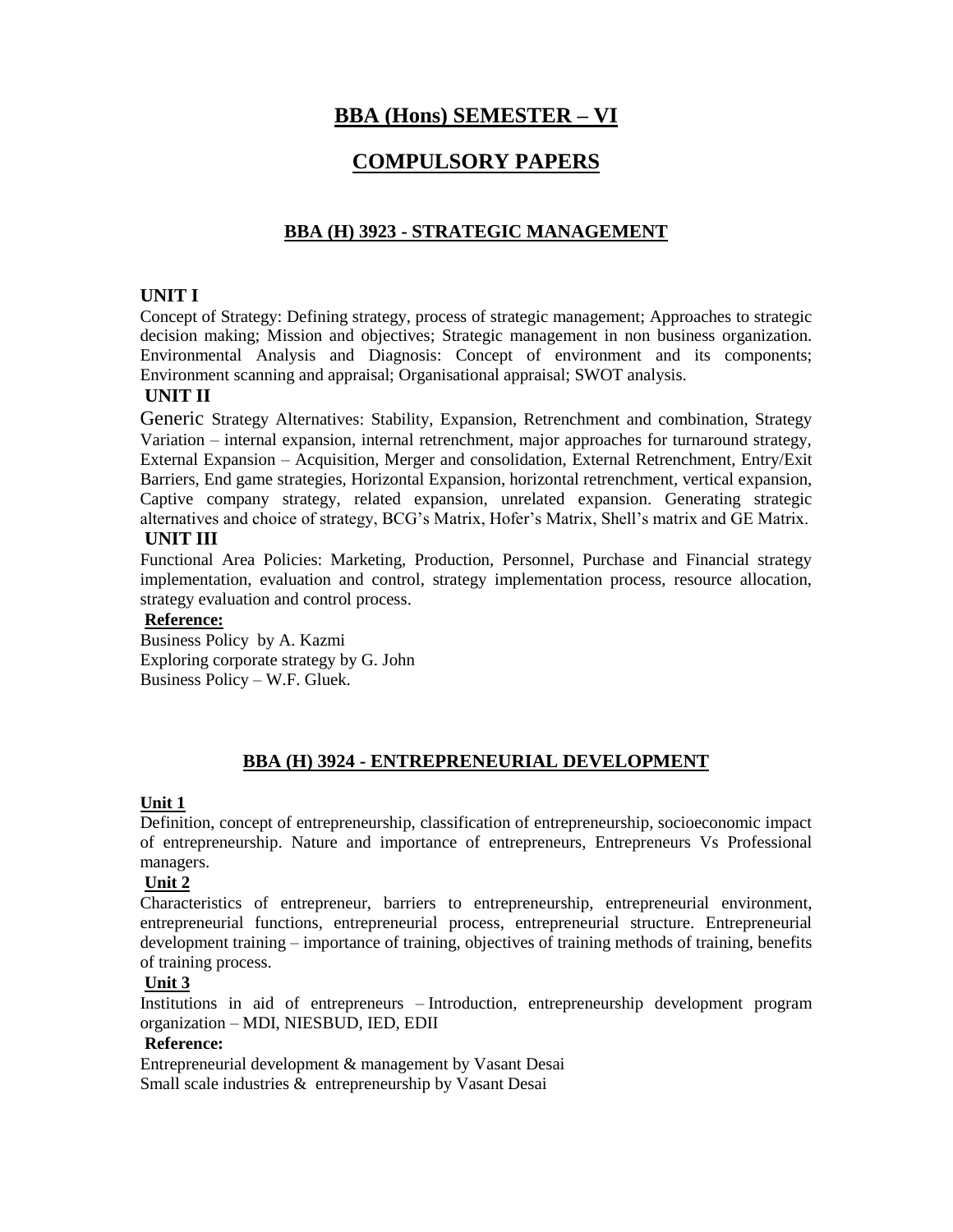## **BBA (H) 3925 - INSURANCE LAW AND PRACTICE**

#### **UNIT-I**

Principles of Insurance , Insurance Act 1938, IRDA Act 1999 .Types of Insurance, Basis of premium, LIC Agents .

#### **UNIT-II**

General Insurance**:** Meaning, scope, settlement of claims, working of General Insurance companies GIC. Prospects and Challenges.

Health Insurance- Need, Functions and Types of Health Insurance Plans.

#### **UNIT-III**

Life Insurance:Meaning, Need, Functions and Development of life Insurance in India, LIC, Important Plans. Endowment, Annuity Insurance plans, Group Insurance plans, Unit Linked Insurance, Liberalisation and life Insurance.

#### **BBA (H) 30935- COMPREHENSIVE VIVA-VOCE**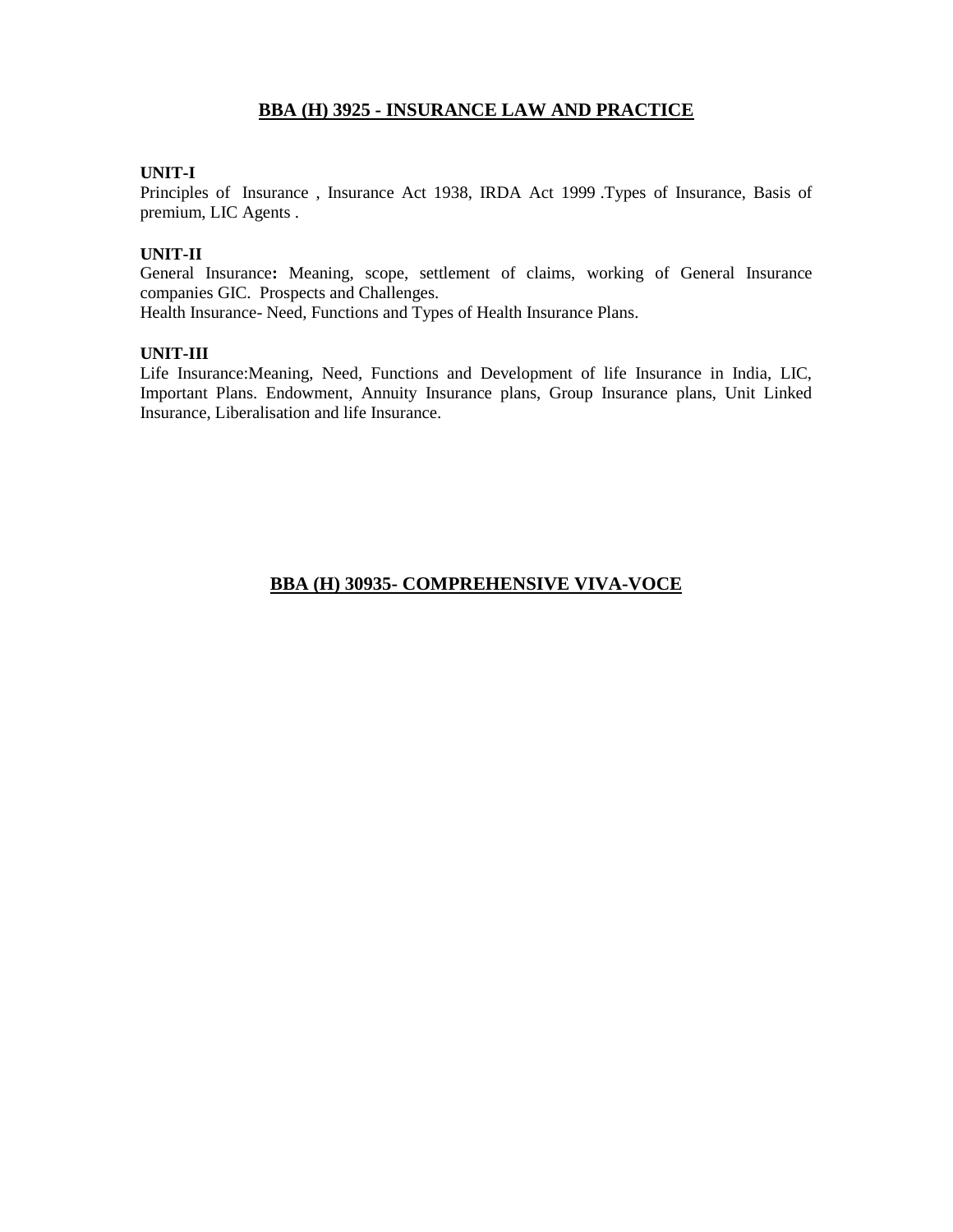# **OPTIONAL GROUP (ANY ONE)**

# **I – MARKETING GROUP**

# **BBA (H) 3926 - SERVICES MARKETING**

## **UNIT I**

Introduction to Services: What are services? Why services marketing ? Differences in goods versus services marketing. The services marketing triangle. The services marketing mix. The gaps model of service quality. Services categories in the decision — making process. Information search. Evaluation of service alternatives. Service Purchase and consumption, Post purchase evaluation.

Customer Expectations of Service Meaning and types of service expectations, Factors that influence customer expectations of service, A model of customer service expectations. Customer Perception of Service, Service quality, Building Blocks of satisfaction and service quality, Strategies for influencing customer perception.

## **UNIT II**

Service Development and Design: New service development. Physical Evidence and the Servicescape : Physical evidence — What is it ? Types of servicescapes. Roles of the servicescape.

Employees roles in service delivery : the critical importance of service employees. Boundaryspanning roles. Strategies for closing gap3.

## **UNIT III**

Customer role in service delivery : The importance of customers in service delivery, customers' roles, strategies for enhancing customer participation, Defining customers' jobs, Recruit, educate, and reward customers.

Delivering services through intermediaries and electronic channels: Direct or company owned channels, Key problems involving intermediaries; Key intermediaries for service delivery. Pricing of Services: Three key ways service prices are different for consumers.

#### **Reference:**

Service Marketing by SM Jah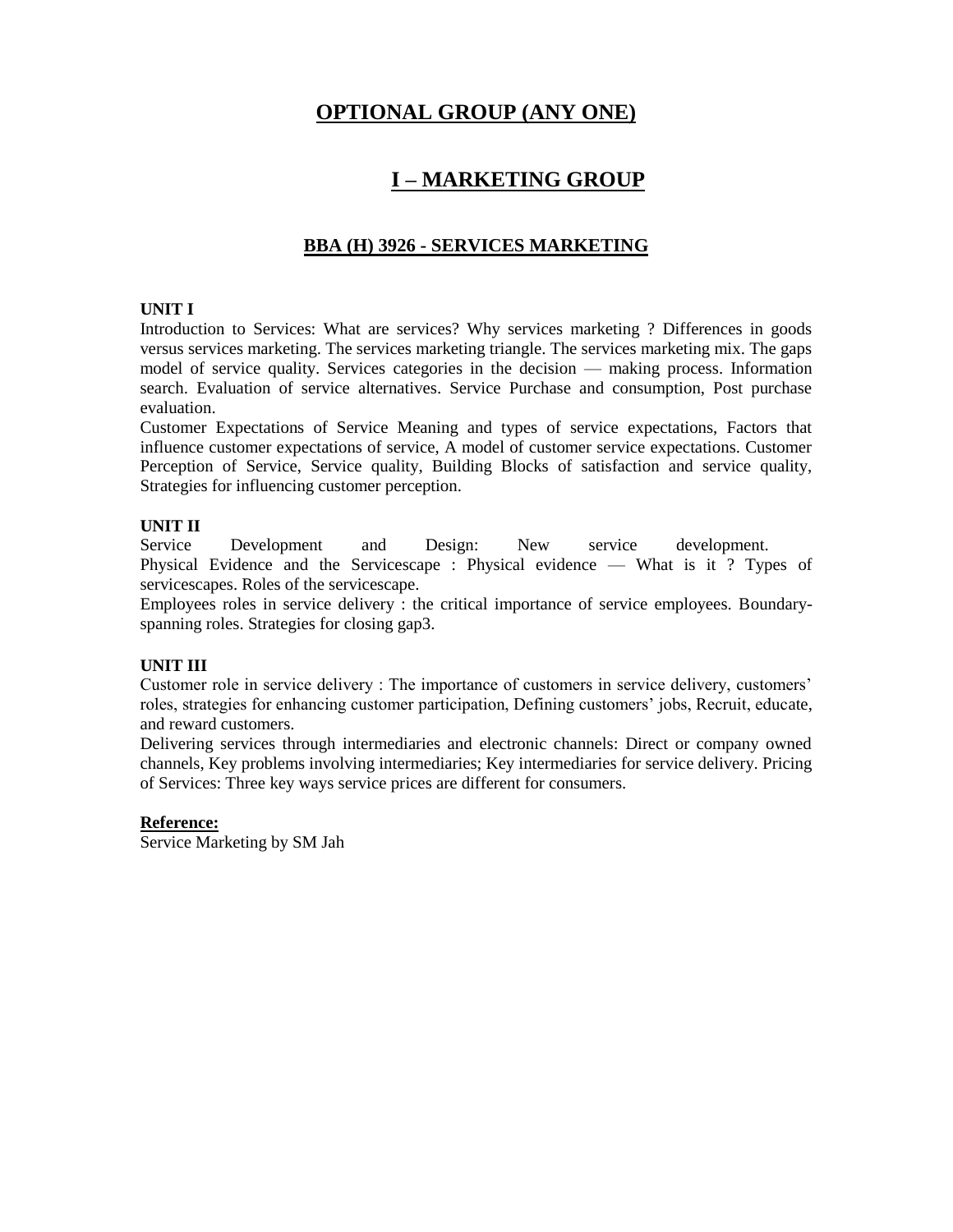# **BBA (H) 3927-SALES & DISTRIBUTION MANAGEMENT**

## **Unit 1**

Sales Management – Meaning, Objectives, Sales executives as coordinators, sales management and control, personal selling, different types of personal selling situation, personal selling process, sales forecasting.

Sales Force Management – Sales Organization, Sales force manpower planning, recruitment, selection training, motivation and compensation.

#### **Unit 2**

Sales Administration & Control – Sales Analysis, Sales quotas, sales budget, Sales territory, sales audit.

#### **Unit 3**

Physical Distribution - Nature and scope of physical distribution, order processing, distribution strategies, warehousing and transportation – types and selection

#### **Reference:**

Sales Management by Rechard R Still &Cundiff.

# **BBA (H) 3928 - RURAL AND INDUSTRIAL MARKETING**

**Objective:** The paper is designed to serve the twin objectives of (i). exposing the students to the rural market environment and the emerging challenges in the globalization of the economies; and (ii). Laying a foundation for an understanding of the complex dimensions of the industrial marketing.

**UNIT – I - Rural and Industrial Marketing –** Nature and Importance, Emerging Scenario. Rural Marketing Mix: Challenges. The Rural Marketing Environment. , Consumer Behavioural Issues. Factors Influencing Consumer Behaviour, The Buyer, Decision Process.

**UNIT – II - Rural Marketing Management**: Segmenting and Targeting Rural Markets. **Decision Areas –** Rural Product, Concept & Classification, Pricing Objectives and Techniques, Rural Distributions Channel, Criteria for Channel Selection, Rural Communication, Media Planning Sales-force Management.

**UNIT – III - Industrial Marketing Management:** Meaning and Features of Industrial Marketing, Marketing Environment, Classification of Industrial Products, Buying Behaviour. Segmenting, Targeting and Positioning,

Industrial Product Planning and Development, Pricing Policy and Decisions, Advertising and Sales Promotion. Marketing Channels: Participants in Business marketing Channels, Direct & Indirect Channels.

#### **Suggested Readings:**

1.MukerjeeHorySankar, Industrial Marketing, Excel Books, New Delhi

2. Kashyap Pradeep, Rural Marketing, Pearson, New Delhi.

Corey, E Raymond: Industrial Marketing: Cases and Concepts, 3rd ed. Englewood Cliffs, New Jersey, PHI

3. Webster, F. E.: Industrial Marketing Strategy, 2nd Ed., John Wiley, New York

4. Arora, EC: Integrated Rural Development, S. Chand, New Delhi

5. Desai, Vasant: Rural Development, Himalaya, Mumbai 8. Mishra, S. N.: Politics and Society in Rural India, Inter India, Delhi 9.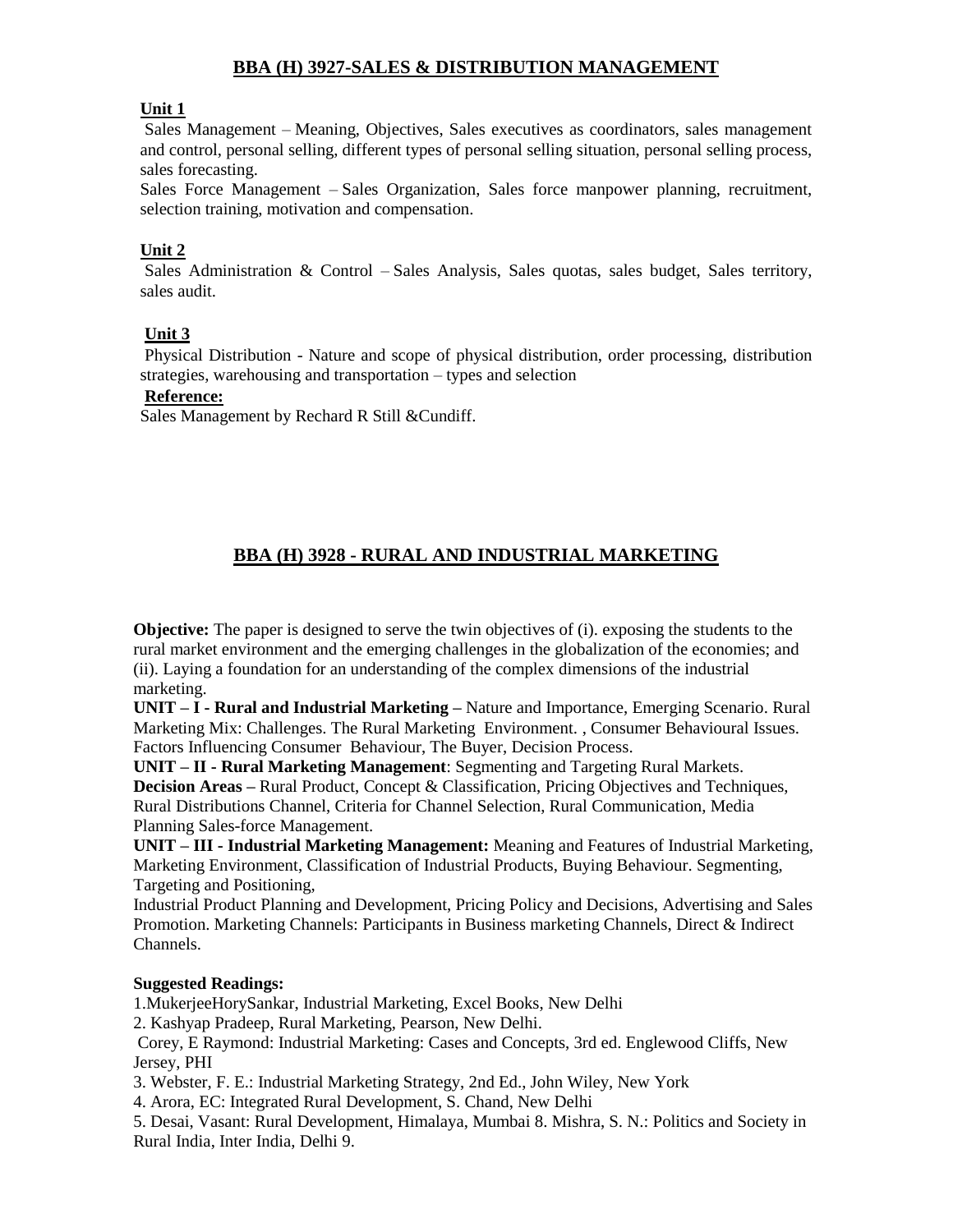# **III - HR GROUP**

## **BBA (H) 3929 - COMPENSATION MANAGEMENT**

#### **UNIT – I**

Conceptual and theoretical understanding of economic theory related to reward management. Criteria of reward fixation, factors affecting compensation – productivity learning, quality, Diagnosis and Bench Marketing, determination of Inter- Industry and Citra Industry compensation differentials, Internal and External equity in compensation system.

#### **UNIT – II**

Tools used in designing and implementing compensation packages, Compensation for executives and senior managers. Components of compensation packages like fringe benefits, incentive and retirement plans, strategic compensation system.

#### **UNIT – III**

Statutory provision governing different component of Reward system – Payment of wages Act 1936, Minimum wages Act 1948 and Bonus Act 1966. Working of wage Boards and pay commissions.

#### **References –**

1. Understanding wage system by A.M. Sharma

2. Strategic Compensation by Joseph. J. Mustachio.

3. IGNOU Blocks.

## **BBA (H) 3930 - LABOUR LAWS**

#### **Unit – I**

**Payment of wages Act 1936 –** Application, Definitions, Rules, deduction from wages, Inspectors, Appeal, Penalty for offences.

**Minimum wages Act 1948 –** Object, Definition, fixation, revision of wage, advisory board, central advisory board, safeguards in payment of minimum wages, inspectors, offences & penalties, power to make rules.

#### **Unit-II**

**Payment of gratuity Act 1972 –** Meaning of gratuity, Definitions, payment of gratuity, forfeiture of gratuity, nomination, Determinations of gratuity, recovery of gratuity, inspectors, Penalty of affiances.

**Payment of Bonus Act 1965** – Objective, definition, application, exception, meaning of bonus, abolition of bonus, restoration of minimum bonus, eligibility and disqualification of bonus, determining bonus, calculation of gross profit, determination of available surplus, allocation special provisions, payment of bonus, inspector, penalties, procedure & miscellaneous.

#### **Unit- III**

**1. Employee state Insurance Act 1948 –** Definition, Administration of the scheme, offices & staff, Employee state insurance fund, contributions, Benefits, Adjudication of disputes and claims.

**2. Employee Provident Funds and Miscellaneous Provision Act 1952 –** Application, Definition, EPF Schemes, Employee Pension scheme and funds, Employee deposit – liked insurance scheme and funds, Administration of the scheme, Determination of money due from employees, inspectors, penalties & offences.

#### **Suggested readings:**

- 1. Commercial Law by ND Kapoor
- 2. Mercantile Law by M.C. Kuchhal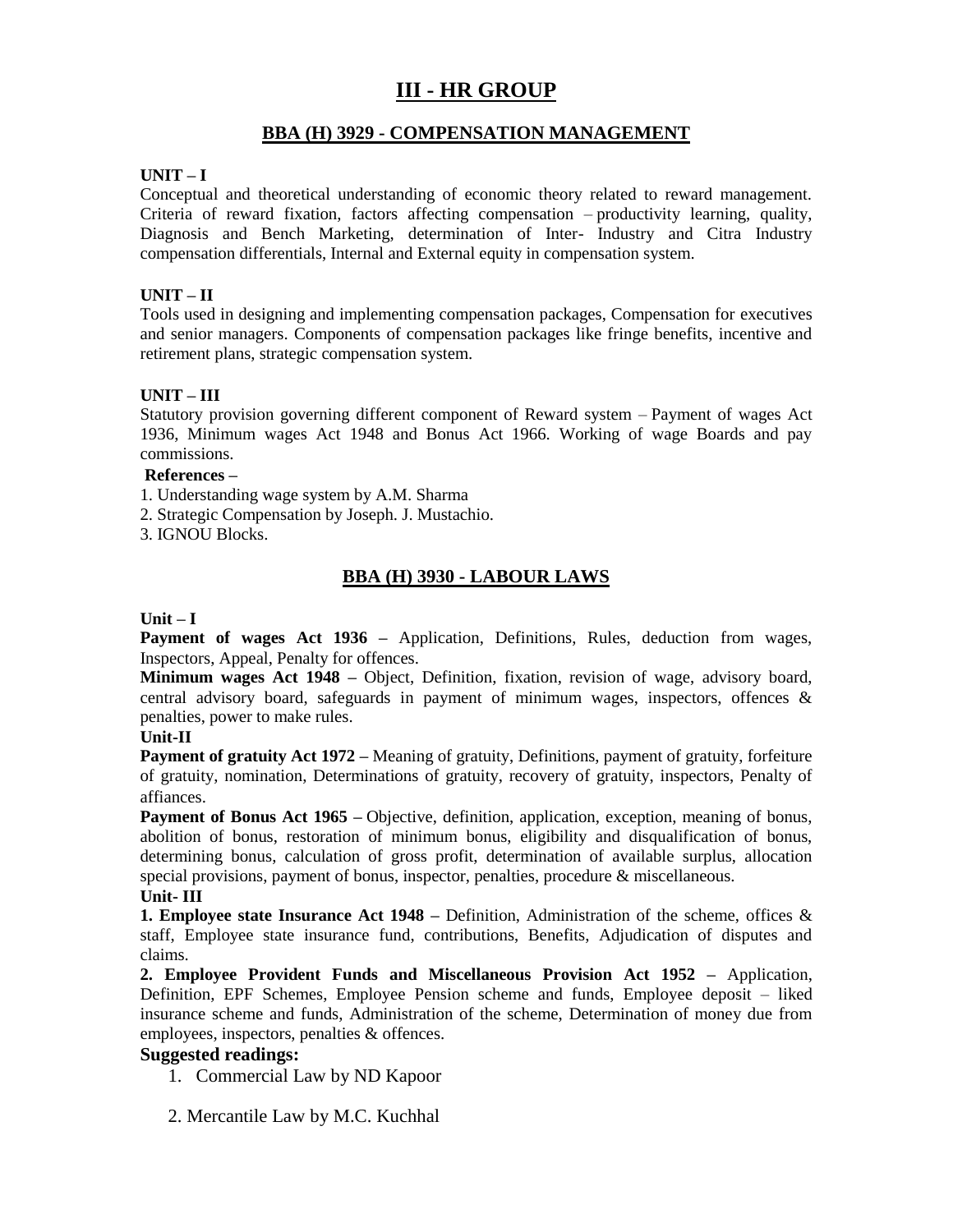# **BBA (H) 3931 - COUNSELLING SKILLS FOR MANAGERS**

#### **Unit – I**

Emergence and growth of counseling services. Approaches to counseling.

#### **Unit – II**

Counseling Process – Beginning and terminating a counseling relationship. Follow ups. Counselor's Attitude and skill of counseling. Assessing client's problems.

#### **Unit – III**

Selecting counseling strategies and intervention. Changing Behavior through counseling. Special problems in counseling. Application of counseling to organizational situations with focus on performance counseling.

#### **References -**

Comer L.S and Hackney, H. The Professional Counselor's Process Guide to Helping, Englewood Cliffs, N.J. PHI Muro C.A etc. Counseling: A skills Approach Methuen.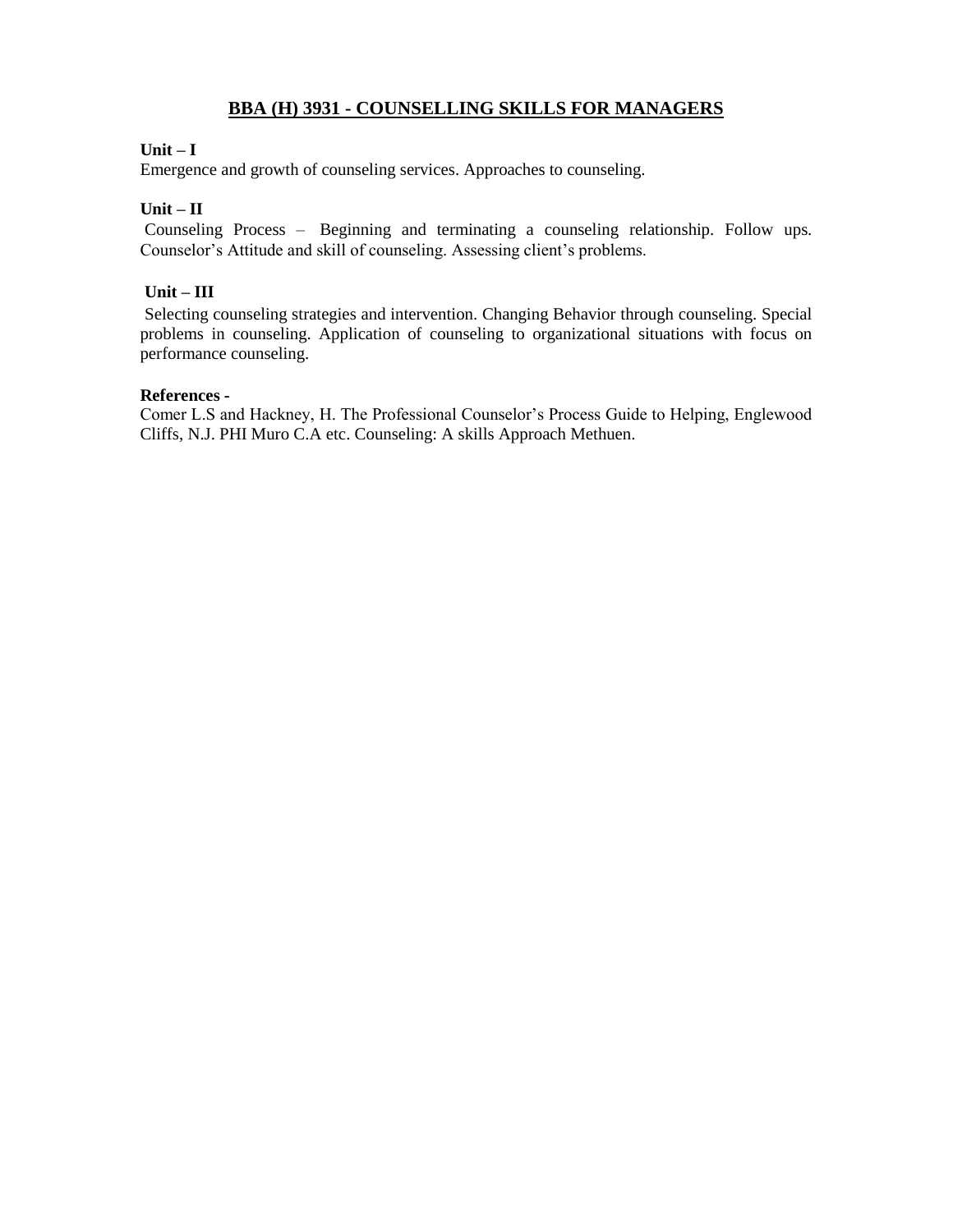# **II - FINANCE GROUP**

# **BBA (H) 3932 - Financial Institutions and Markets**

#### **Unit 1**

Financial System – meaning, features, purpose, roles, importance, components, organized and unorganized sector.

Stock Exchange – features, roles, functions, types, constituents, listing of securities, methods of trading.

## **Unit 2**

Developmental Financial Institutions – IDBI & IFCI – establishment, purpose, working, limitation, source of finance.

Insurance companies  $-LIC \& GL$ , establishment, purpose, objectives, working, subsidiaries, principles of insurance.

## **Unit 3**

Mutual Funds – Constituents, Investors, benefits, types. Financial Regulators – SEBI – power, functions, SEBI and investor protection, Guidelines for new issue market and capital market. RBI – establishment, objectives, subsidiaries, functions. Credit control methods.

#### **Reference:**

Financial Institutions and markets by L M Bhole.

# **BBA (H) 3933 – AUDITING**

#### **Unit I**

Introduction: Meaning and objectives of Auditing, Types of Audit, Internal Audit, Audit Programme, Audit Notebook, Routing Checking and Test Checking.

#### **Unit II**

Internal Check System – Internal Control, audit procedure: Vouching Verification of Assets and liabilities.

#### **Unit III**

Audit of Limited Companies: Company Auditor-Appointment, Powers, Duties and Liabilities. Auditor's Report an Audit Certificate. Recent Trends in Auditing: Nature and Significance of cost Audit, Tax Audit, Management Audit.